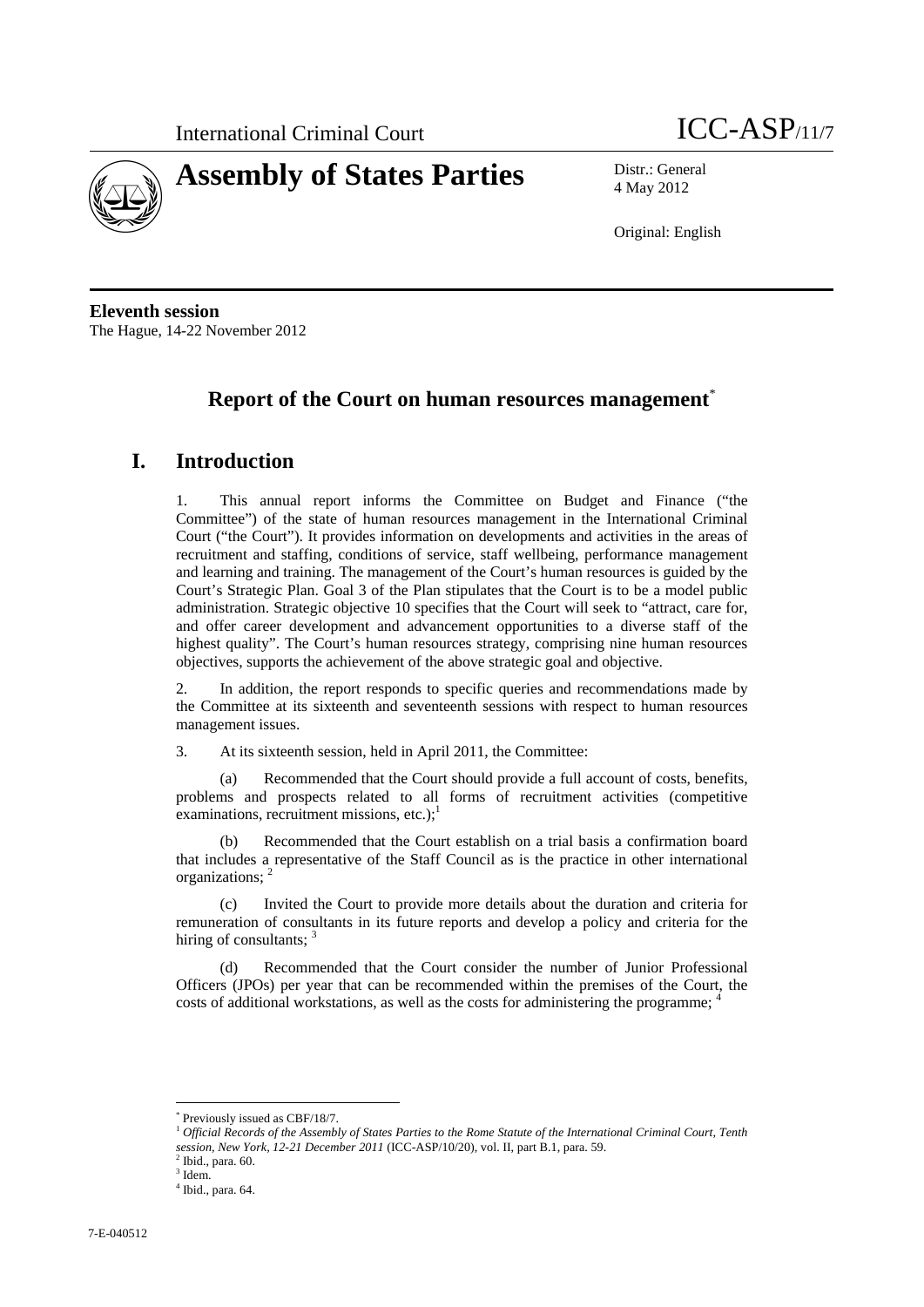(e) Recommended that the Court should review and improve all personnel policies and procedures as a matter of priority, with a view to making them simpler, transparent and relevant. These rules and procedures should be consolidated into a HR Management Manual to be used as a main reference source by all programmes, covering GTAs, consultants and others;

(f) Requested the Court to make a full accounting of the costs of the changes for the conditions of service for internationally-recruited professional staff serving at field duty stations, including an explanation of the decision to apply the conditions used by the United Nations funds and programmes and plans to follow the United Nations system as the conditions of the funds and programmes are harmonized with the United Nations Secretariat;<sup>6</sup>

(g) Welcomed the fact that the Court would not request any reclassifications for the proposed programme budget for 2012, that it would review its approach to reclassification […] and that the Committee would be receiving the proposed future approach by the Court for consideration at its eighteenth session.

4. At its seventeenth session held in August 2011, the Committee

(a) Recommended that the Court ensure that it has policies in place to reinforce managerial accountability and reduce the risk of increased liabilities resulting from staff grievances;<sup>8</sup>

(b) Considered the proposal for a retiree health insurance subsidy scheme and noted that the proposal had not contained sufficient information, especially in respect of the practice of other international organizations that had introduced the 50 per cent subsidy scheme. The Committee reiterated its request that the Court revise its proposal and provide additional information, in particular on the organizations using the 50 per cent subsidy scheme:<sup>9</sup>

(c) Recommended that the Court provide evaluation plans and criteria for the use of consultants and contractual service providers.<sup>10</sup>

5. The Assembly of States Parties ("the Assembly"), at its tenth session, called upon the Court to review the appraisal system, including through a consideration of different options by which satisfactory performance is assessed, and the discretionary elements of terms and conditions of service with the United Nations common system.<sup>11</sup>

6. The Court's responses to the above recommendations and requests are incorporated in the relevant sections of this report. Separate reports are submitted to the Committee on the proposed new approach to reclassifications and on the retiree health insurance subsidy scheme.

# **II. Recruitment and Staffing**

## **A. Recruitment performance for established posts: external recruitment, internal placements and staff turnover**

7. The recruitment of a diverse staff of the highest quality continued to be a priority of the Court's human resources management activities. In 2011, the Court filled a total of 104 vacancies in established posts. Of these, 71 (or 68 per cent) were external appointments, whereas 33 vacancies (or 32 per cent) were filled by internal candidates.

8. Staff on General Temporary Assistance (GTA) who are selected to fill a vacant established post are considered to be external appointments for official reporting purposes. The total number of staff on GTA who obtained an established post in 2011 was 22. If these

<sup>5</sup> Ibid., para. 65.

 $^6$  Ibid., para. 66.

Ibid., para. 70.

<sup>8</sup> Ibid., part B.2, para. 33.

 $<sup>9</sup>$  Ibid., para. 42.</sup>

<sup>10</sup> Ibid., para. 81.

<sup>&</sup>lt;sup>11</sup> Ibid., vol. I, part III, Resolution ICC-ASP/10/Res.4, section I.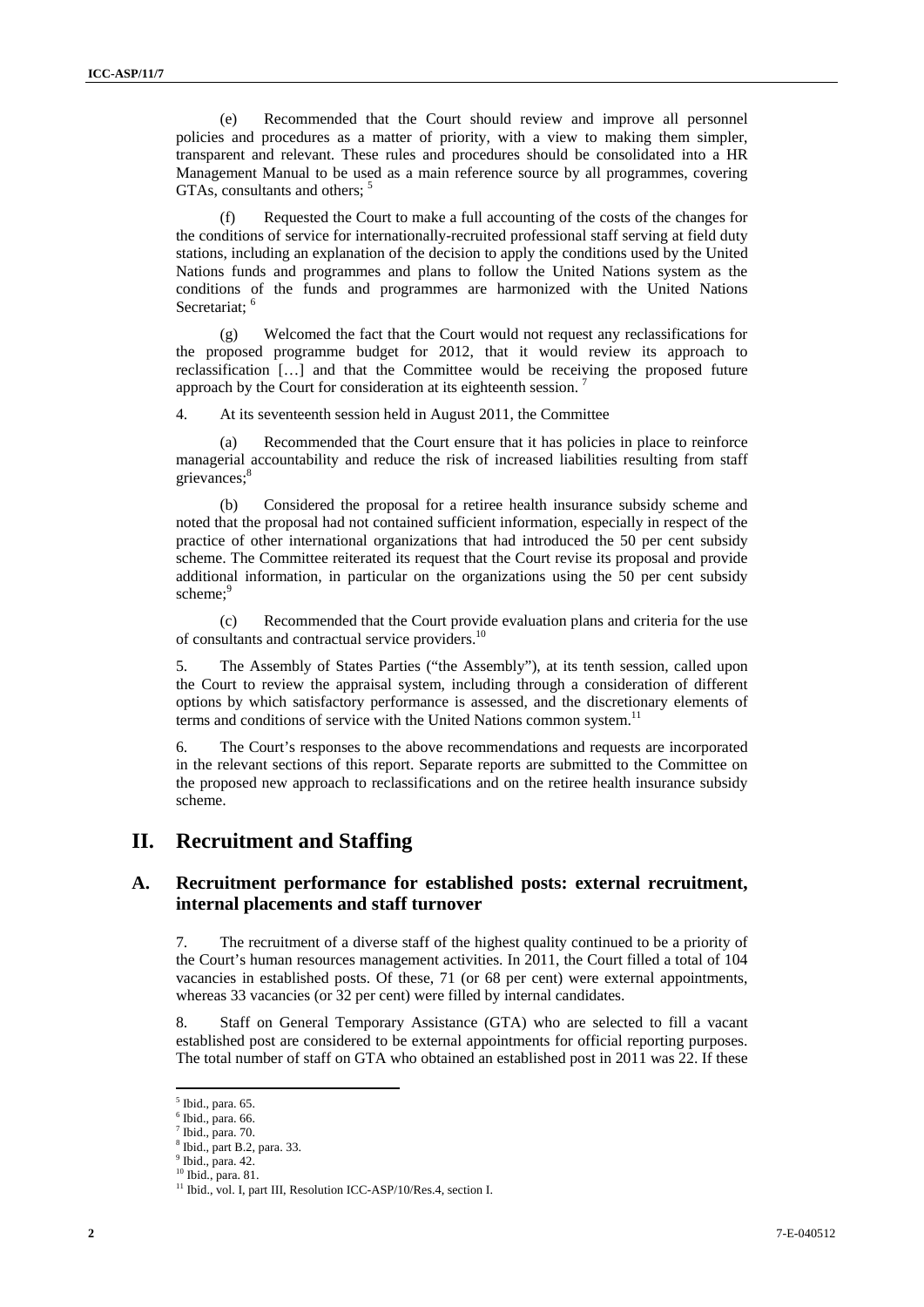were to be added to the number of staff who moved from one established post to another, the total number of internal movements would be as high as 55 or 53 per cent, with only 49 staff or 47 per cent truly external appointments.

9. A total of 65 staff left the Court in 2011, which includes 15 non-extensions of local field staff contracts. This represents a turnover rate for the year of 9.3 per cent, and yields a retention rate of 90.7 per cent. The Court considers this a satisfactory retention rate.

10. Given internal placements and staff turnover, the net increase at the end of 2011 over 2010 was six additional staff. As of 31 December 2011, the Court thus had 702 staff in established posts. The vacancy rate, for the year, was 8 per cent.

11. Tables 1 and 2 below summarize the recruitment performance, appointments, internal placement and turnover by major programme as at 31 December 2011.

|            | <b>Budgeted</b><br>Posts | Headcount | Vacancy<br>Rate | Under<br>Recruitment* | <i>Separations</i><br>(2011) | (%)      | <b>Separation Gender Balance</b><br>(Female) |
|------------|--------------------------|-----------|-----------------|-----------------------|------------------------------|----------|----------------------------------------------|
| <b>ICC</b> | 761                      | 702       | 8%              | 35                    | 65                           | $9.32\%$ | 46%                                          |
| Judiciary  | 48                       | 47        | 2%              |                       |                              | 2.22%    | 66%                                          |
| <b>OTP</b> | 215                      | 199       | 8%              | 12                    | 21                           | 10.65%   | 52%                                          |
| Registry   | 477                      | 439       | 8%              | 20                    | 42                           | 9.60%    | 41%                                          |

#### **Table 1: 2011 Recruitment Performance**

Above figures include five budgeted posts for elected officials (three in OTP and two in the Registry).

\* Vacant posts for which recruitment activity has been initiated following closing of advertisement.

#### **Table 2: 2011 ICC appointments and resignations**

|                                                    | external<br>appointments | internal<br>appointments | resignations | to GTA       | movements Non-extensions/<br>dismissals | net<br>increase |
|----------------------------------------------------|--------------------------|--------------------------|--------------|--------------|-----------------------------------------|-----------------|
| Judiciary<br>Major Programme I                     | 3                        |                          |              | 0            |                                         | 2               |
| Office of the Prosecutor<br>Major Programme II     | 21                       | 14                       | 16           | 4            |                                         | 0               |
| Registry<br>Major Programme III                    | 44                       | 19                       | 26           |              | 15                                      |                 |
| Secretariat of the ASP<br>Major Programme IV       |                          | $\Omega$                 |              | $\mathbf{0}$ |                                         | 0               |
| Secretariat of the TFV<br>Major Programme VI       |                          | $\Omega$                 | $\theta$     | $\Omega$     | $\Omega$                                |                 |
| Proj. Office Perm. Premises<br>Major Programme VII |                          | $\Omega$                 | $\Omega$     | $\Omega$     | $\Omega$                                |                 |
| <b>Total ICC</b>                                   | $71*$                    | 33                       | 44           | 5            | 16                                      | o               |

\* includes 22 staff who moved from GTA-funded to established posts.

12. An update on recruitment, internal placement and turnover against established posts during the first three months of 2012 will be presented separately to the Committee at its eighteenth session. The Committee will also be provided with updated information on geographical representation.

### **B. Costs and benefits of recruitment activities**

13. In accordance with Resolution ICC-ASP/1/Res.10, all vacancies in the Court must be posted on the website of the Court, which is its main advertising tool. In addition, the Court provides information regarding vacant posts to the embassies of its States Parties, as well as a number of relevant organizations, such as bar associations, NGOs and universities.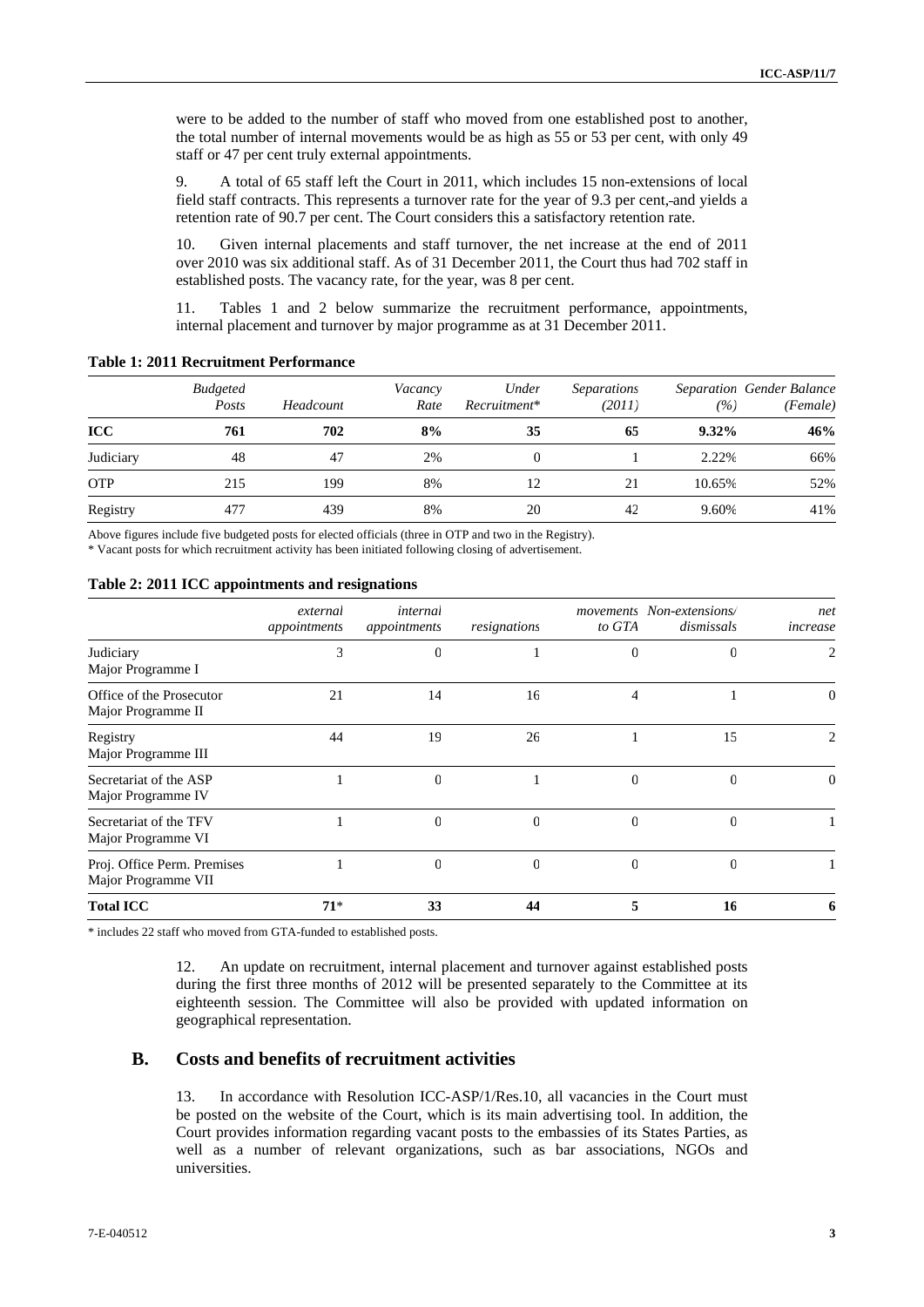14. The number of applications the Court receives has ranged between 15,000 and 25,000 per annum. While the number of applications received is in general more than sufficient, applications from non-represented or under-represented regions and countries remain at a less satisfactory level and the Court has thus conducted a review of special recruitment activities to address this issue.

#### **1. Recruitment missions**

15. In 2009, the human resources section contacted the embassies of under-represented Eastern European countries with regard to conducting recruitment missions. One country responded positively and a visit was organized. There was considerable interest in the visited country for the Court and its employment opportunities, both with regard to career appointments and internship and visiting professional opportunities. The direct costs for the mission (2 staff for two days) were moderate (approximately  $\epsilon$ ,000). The indirect costs for both the Court and the host country were in preparation time and organizing the logistics. In terms of benefits, the number of applications received from the visited country increased after the mission. However, no national of that country was subsequently recruited.

16. The Court considers that recruitment or "awareness-raising" missions are in principle an excellent way to attract applications from targeted non- or under-represented countries. The direct costs of recruitment missions consist of travel costs and DSA and can be estimated at around €4-4,500 for two staff members of the Court for three days. However, there are also significant indirect costs in terms of staff time, particularly with regard to preparation of the mission. This requires collaboration with the respective Embassy in The Hague and the relevant government organizations in the country. Given current staffing constraints and reduced travel budgets, the Court considers that for the time being recruitment missions are unlikely to be cost-effective and is not planning to undertake any.

#### **2. National Competitive Examinations**

17. The United Nations Secretariat conducts annual competitive examinations (NCE) for young professionals from participating countries. The list of countries participating varies from year to year. The successful NCE candidates are placed on a roster for P-2 positions that may become available in the future. However, passing the NCE does not guarantee a position and some NCE candidates wait several years before they can obtain employment. The age limit for applying is 32 years.

The NCE, which is not conducted by other United Nations organizations, involves a significant logistical and administrative effort and requires the necessary financial and human resources. In order to justify the costs in terms of resulting benefits, the organization needs to have a sufficient number of P-2 positions available to subsequently absorb the successful candidates. This is not the case at the Court, as the number of P-2 positions is rather limited. Therefore, the Court does not consider national competitive examinations a cost-effective recruitment activity.

#### **3. Advertising campaigns**

Since its establishment, the Court has advertised for specific positions in newspapers and periodicals, and on specialised employment websites. Most of the advertisements in publications with a more global circulation have been for senior-level positions, whereas local publications have been used for advertising vacancies at General Service levels. Posts requiring specific expertise, for instance transcribers or court reporters, have also been advertised in specialist publications and websites. Many candidates have learned about vacancies from such advertisements, which have had the further advantage of making the Court better known and attracting applications for other jobs posted on its website.

20. The costs for advertising various positions vary depending on the size of the advertisement and the circulation of the publication. A half-page advertisement in a leading economic weekly may cost around €25,000; smaller advertisements may be in the order of €6,000. Similar costs apply to daily newspapers with global circulation.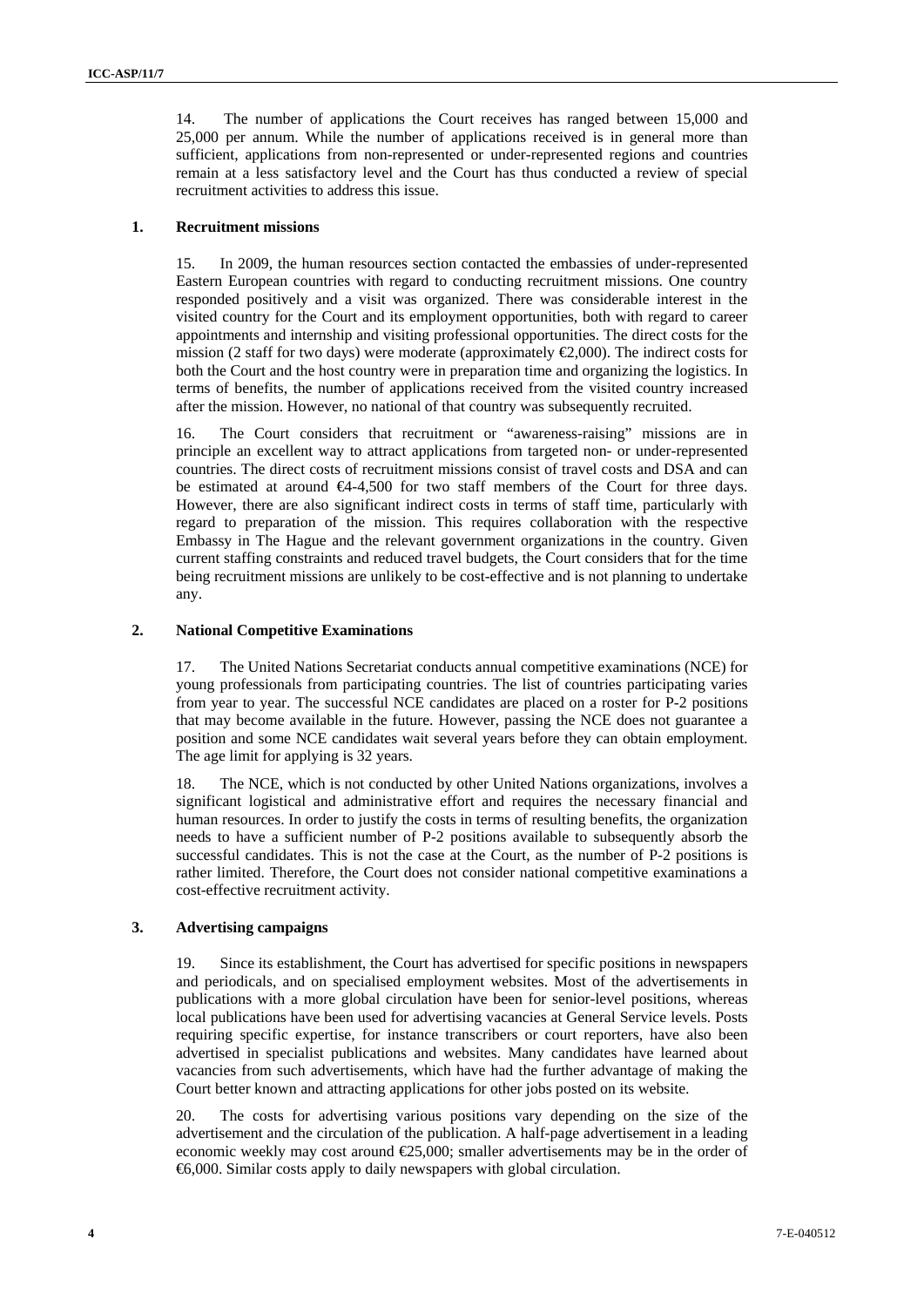21. For a few years, the Court also had a subscription with a well-known internet job search company for publication of all Court vacancies, especially in under-represented countries. The subscription, which cost about  $\epsilon 40,000$  per year, has been canceled, as very few applicants emerged from this source.

22. The Court has not conducted general media campaigns advertising its employment opportunities. However, it is suggested that the Court invest in such campaigns in the future, targeting particularly daily newspapers in non- and under-represented countries.

23. A potentially high-impact new advertising activity has been the use of social media, such as Facebook and Twitter, for announcing vacancies. Given the global reach, of such sites, this may also have a positive impact on applications from non-and under-represented countries.

#### **4. Use of recruitment agencies**

24. The experience of the Court in hiring a recruitment agency or 'headhunter' in 2008 was not satisfactory and the Court has since refrained from using such assistance.

#### **5. Participation in job fairs**

25. The Court has participated in job fairs organized by government offices or universities. The purpose of such fairs is to bring together relevant international organizations and to raise awareness of employment opportunities with interested audiences. As such events are organized not only for the Court but for other international organizations, the administrative effort to organize the Court's participation is minimal and it is a relatively cost-effective mechanism in making the Court and its employment opportunities better known. The costs incurred for the Court are thus only for travel of the staff attending. Overall, this is a cost-effective activity.

#### **6. Fast-tracking of recruitment of nationals from non- or under-represented States Parties**

26. At its sixteenth session, the Committee made a proposal for fast-tracking the recruitment of nationals of non-represented or under-represented States Parties.12 The Court notes that is has in place an established competitive recruitment and selection process which requires that a candidate's nationality must not take precedence over his or her qualifications for the post. Not adhering to this principle would likely raise concerns among all concerned about the transparency and fairness of the selection process.

27. At the same time, the Court agrees that further efforts must be undertaken to ensure that candidates from non-or under-represented countries who meet the required minimum qualifications receive priority attention at the stage of establishing the shortlist for the initial phase of the selection process and to request specific written justification from hiring managers in cases of non-inclusion of qualified candidates from non- or under-represented countries. This is seen as a no-cost measure with potentially positive benefits. The Court thus intends to put in place this special measure in the context of the envisaged reestablishment of the selection committee as described below and will report back to the Committee on this matter at its twentieth session.

### **7. Other measures**

 $\overline{a}$ 

28. The Court remains committed to introducing the low-cost measures summarized in the Committee's report on its sixteenth session<sup>13</sup> and will report to the Committee at its eighteenth session on progress made in this regard.

<sup>12</sup> Ibid., vol. II, part B.1, para. 58(f).

 $13$  Ibid., subparas. (a)-(e).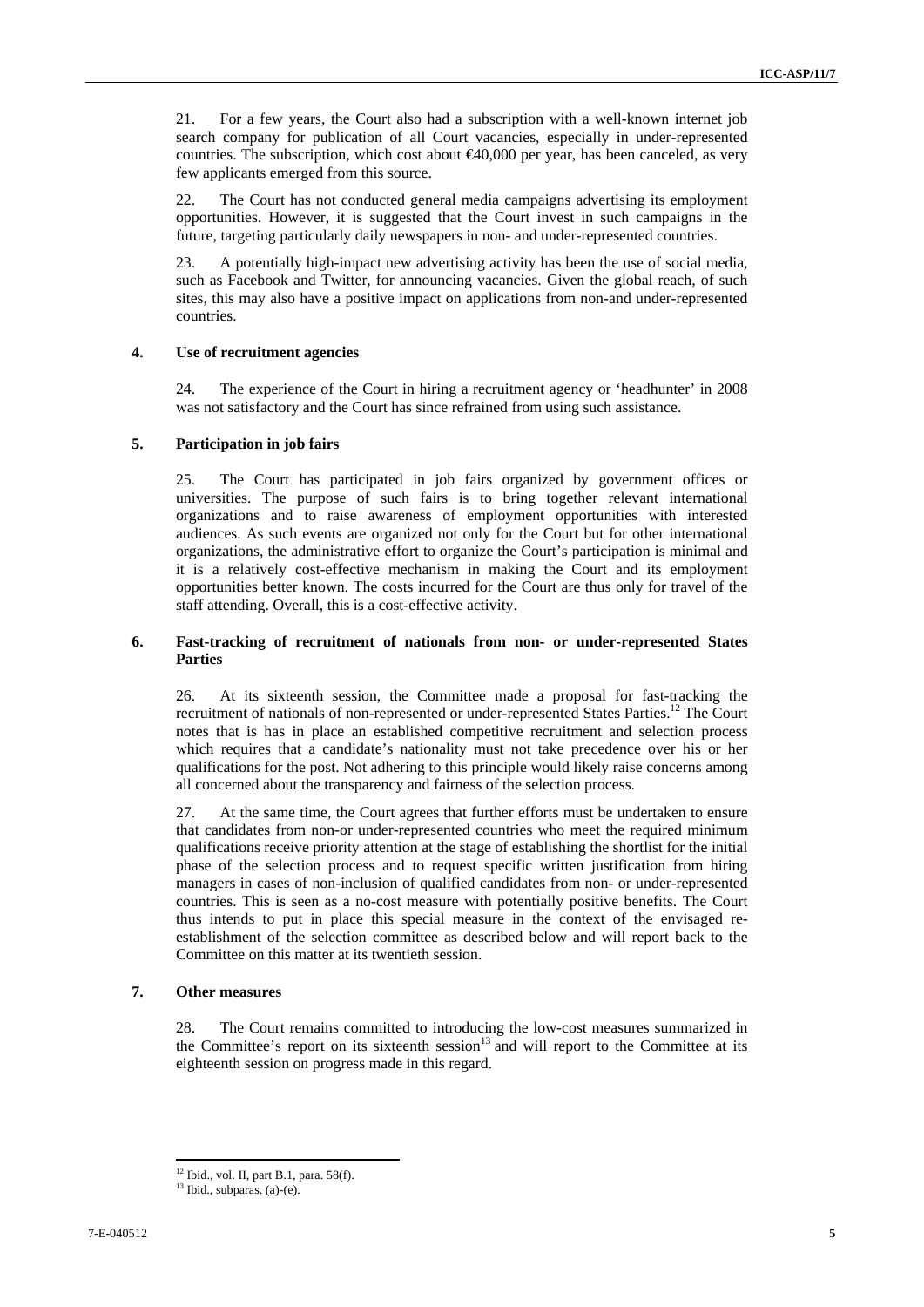## **C. Selection mechanism and establishment of a confirmation board**

29. At its fourteenth session, the Committee recommended that the Court consider establishing a confirmation board.<sup>14</sup> The Court informed the Committee at its sixteenth session that the heads of organs did not consider a confirmation board a cost-effective mechanism. However, the Committee reiterated its recommendation at its sixteenth session, noting that this was the practice in other international organization and that such board should include representatives of the Staff Council.<sup>15</sup>

30. In view of the concerns expressed by the Committee at recent sessions, the heads of organs have agreed to consider the re-establishment of a Selection Committee. A principal focus of the Selection Committee's role will be on ensuring the integrity of the selection process as such, as stipulated in the ICC Guidelines for Recruitment and Selection. The Selection Committee will not duplicate or question the work of the Interview Panels, whose responsibility it is to determine the best qualified candidate from a technical and substantive angle, based on written tests, telephone and face-to-face interviews and, where applicable, professional assessment centre exercises. Terms of reference for the Committee will be prepared by the Registry in consultation with the Prosecutor.

31. In 2011, a second assessment centre exercise was carried out for a senior position, this time under the auspices of the Assembly. Assessments, conducted by external providers specialized in this area, provide useful information regarding a candidate's competency profile, including leadership and decision-making skills. The Court considers this a valuable selection activity. However, given the costs, which range between  $\epsilon 40,000$ and €60,000), assessments will have to be limited to senior-level positions.

### **D. General Temporary Assistance**

32. As of 31 December 2011, the Court employed 217 staff funded from GTA. Of these, only nine staff were performing functions not foreseen at the time of the preparation of the 2011 programme budget. An updated list of staff against "non-approved" GTA as of 31 March 2012 will be provided to the Committee at its eighteenth session.

33. It is recalled that staff funded from GTA are staff of the Court holding fixed-term appointments, just like staff on established posts. However, the duration of these appointments is limited: While the maximum duration is twelve months at a time (January to December), many GTA appointments are for shorter durations. No appointment against GTA can be made beyond 31 December of the current year. The principles for GTA appointments and the categories of GTA have been presented to the Committee on several occasions, including at its sixteenth session.<sup>16</sup>

34. For the organization, the GTA modality provides an indispensable tool for reacting flexibly and quickly to newly emerging staffing needs and temporary post requirements. For staff recruited against GTA, appointments represent useful opportunities to offer their expertise and provide services, with the possibility of competing successfully for an established post in the future. (As noted in paras. 6-7 above, 22 out of 104, or 20 per cent of vacant established posts in 2011, were filled by staff already in the service of the Court under the GTA modality.) At the same time, some problems have been experienced recently, for which the Court wishes to seek the advice and support of the Committee.

35. The first problem relates to the recommendation of the Committee, subsequently approved by the Assembly, $^{17}$  that a vacancy rate of 8 per cent should be applied to posts budgeted under GTA in the programme budget. Budgeting established posts at vacancy rates is a fully justified and established budgeting tool, given turnover rates and replacement durations. For established posts, the vacancy rate does not impact on the duration of contracts that the Court can issue to individuals.

<sup>&</sup>lt;sup>14</sup> Official Records ... Ninth session ... 2010 (ICC-ASP/9/20), vol. II, part B.1, para. 55.

 $^{15}O_{H\bar{H}C}^{fit}$  Records … Tenth session … 2011 (ICC-ASP/10/20), vol. II, part B.1, para. 60. <sup>16</sup> See ICC-ASP/10/9, para. 24.

<sup>17</sup> *Official Records … Tenth session … 2011* (ICC-ASP/10/20), vol. I, part III, annex III, para. 18.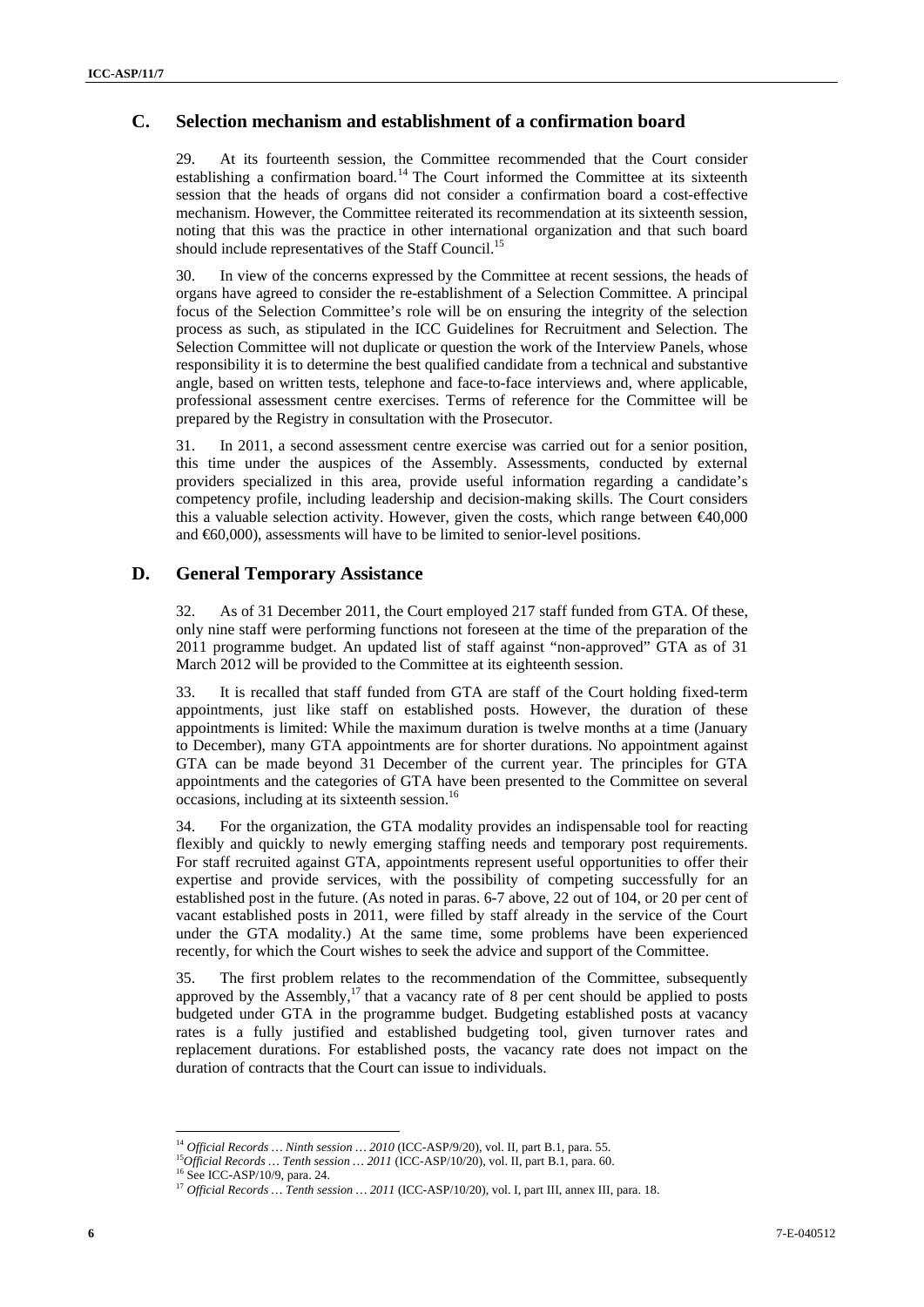36. However, subjecting temporary assistance needs to the same budgeting methods would appear to contradict the very purpose of temporary assistance, in that such assistance must be procured and secured as and when it is needed. Applying a vacancy rate of eight per cent to a GTA post approved for nine months means that, in reality, the functions of the GTA post can only be performed for eight months and one week, resulting in a shortfall of services of three weeks. When requesting GTA in the programme budget for a specific duration, managers base their request on clearly defined estimates of the duration of the required assistance. A shortfall of three weeks cannot easily be accommodated. The situation is even more severe with respect to GTA posts approved for twelve months. The vacancy rate of eight per cent means in effect that services can only be secured for eleven months. This also impacts directly on the duration of contracts the Court can issue and is to the disadvantage of the qualified personnel hired to provide the temporary services.

37. Given these programmatic, financial and human management concerns, the Court intends to request the Committee, in the context of the 2013 programme budget, to remove the application of a vacancy rate to GTA budgetary provisions.

38. The second problem the Court has encountered relates to the conversion of longstanding GTA positions to established posts. While the GTA modality exists for the purpose of fulfilling temporary staffing needs, experience has shown that, in a few cases, the originally envisaged temporary needs became permanent. For such cases, the Court used to propose a conversion to established posts and, up to 2008, these proposals were on the whole supported by the Committee.

In recent years, the Committee has not considered conversions favourably and rejected proposals to that effect. Consequently, the heads of organs did not approve submission of proposals for conversions in the 2012 programme budget. Only one request for conversion of GTA to an established post was submitted, with the specific support of the President of the Assembly, for major programme IV, the Assembly's Secretariat, and with the justification that the long-standing GTA need had become a permanent one. The conversion was approved. The same justification for a conversion that was made by the Assembly's Secretariat also applies to a number of other GTA positions across the Court: These positions are long-standing, their need in the organizational structure has turned out to be permanent rather than temporary and, in many cases, the incumbents against these long-standing GTA positions have served in them for many years but without the benefits of employment security to which staff on established posts are entitled.

40. The Court therefore intends to request, in the context of the 2013 programme budget, the support of the Committee and the approval of the Assembly for the conversion of those long-standing GTA-funded positions which have proved to be required on a permanent rather than a temporary basis. As a criterion for conversion requests, the Court will propose a minimum existence of such GTA positions of three years (i.e. since 2010 or earlier), the condition that the job description of the post has remained the same since its establishment, and a full justification for the reason why the functions continue to be required. Moreover, current incumbents of a GTA-funded position will be required to undergo a competitive recruitment process if they were selected previously for the position without such process.

41. At the same time, the Court wishes to emphasize that it does not intend to propose the conversion of GTA positions to established posts as a regular annual exercise. Rather, the Court considers the currently existing long-standing GTA positions for which it intends to request a conversion a remnant of the early years of the Court's operations, when the Court was still in the process of establishing the optimum organizational structure. With the emergence of a more stable and improved long-term structure, conversions from GTA to established posts may no longer be required in the future.

42. With regard to the financial implications of the intended requests for conversion from GTA to established positions, the Court notes that these would not impact on the annual budget if the vacancy rate requirement for GTA continued to be eight per cent. If however, as the Court intends to request, that requirement were to be removed, the conversion to established posts would actually yield a saving in the budget.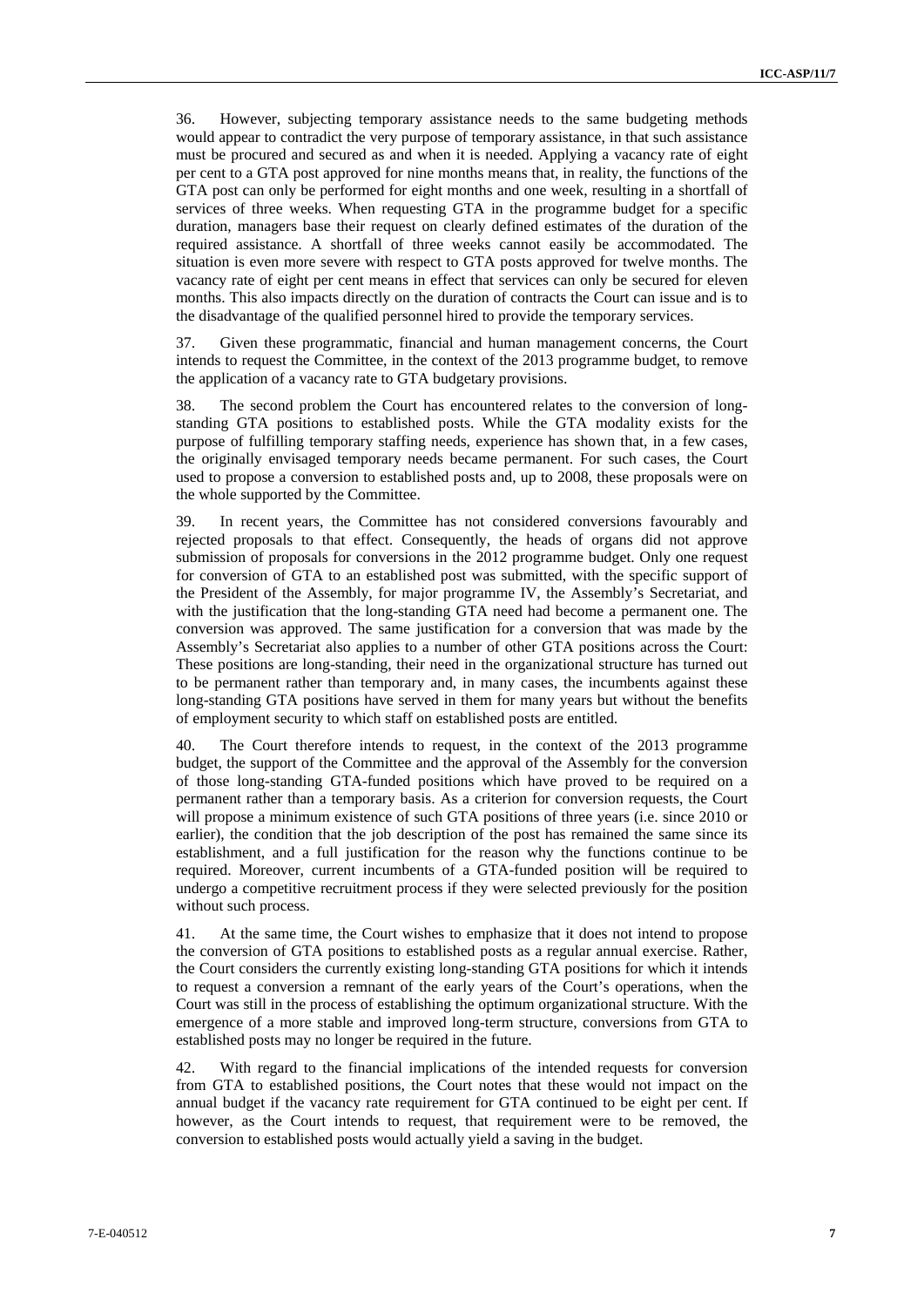## **E. Use of consultants and individual contractors**

43. Consultants and individual contractors are not staff of the Court and they do not occupy established posts. Consultants and individual contractors are employed by the Court under the Special Services Agreement (SSA) modality.

44. At its seventeenth session in August 2011, the Committee noted with concern the considerable increase in the projected use of consultants, with increases in almost all major programmes.18 In this regard, it should be noted that the proposed increase in consultants in the proposed programme budget for 2012, including the supplementary budget, amounted to €0.4 million and represented only two per cent of the total proposed increase for the year. Of this amount, a proposed increase of 0.1 million or 25 per cent was foreseen in order to provide assistance to major programme VI for conducting activities with victims and affected communities as part of the implementation of reparations, external evaluation and audit of existing programmes, as well as victim identification and assessments as ordered by the Court. Similarly, there was an increase of 0.1 million proposed to assist with the Human Resources Management Manual requested by the Committee at is sixteenth session.<sup>19</sup>

45. A policy on SSA is currently being finalized and is expected to be promulgated as an Administrative Issuance (AI) in the first half of 2012. The policy provides detailed criteria for the use of consultants, as well as a template for evaluation of the services rendered.

46. Detailed information on the use of consultants by the Court in 2011 is provided as a separate document.

### **F. Introduction of the Junior Professional Officer programme**

47. The need for JPOs, serving at the P-1 to P-3 levels, exists in many functional areas of the Court, for example, the junior legal officer functions in Chambers and Registry, functions relating to Victims and Witness Protection and the Trust Fund for Victims, as well as in the administrative areas. In view of the increasing workload in many parts of the Court, there exists an urgent need for additional support, particularly at the more junior professional levels.

48. The concept and principles underlying the JPO modality, which has existed for almost fifty years across the United Nations system, were described in the Court's report on human resources management submitted to the Committee at its fourteenth session.<sup>20</sup> Junior Professional Officers are young professionals who become staff of the organization for a limited duration (usually two years). JPOs are recruited and fully funded under bilateral agreements between the organization and donor countries ("sponsoring countries"). JPOs do not occupy established posts and thus do not impact on geographical representation. Also, as noted in the previous submission, the Court applies the principle of mandatory competitive recruitment to all established posts, and former JPOs wishing to apply for regular established posts following their JPO service would have to participate in the competition like any other competing candidate.

49. At its fourteenth session, the Committee noted that the existing guidelines on gratis personnel, adopted by the Assembly at its fourth session, did not seem to be applicable to JPOs as they only applied to "specialized functions".21 This approach is also followed by organizations across the United Nations system which have JPO programmes in place while adhering to gratis personnel guidelines similar to those applicable to the Court. The Committee therefore generally welcomed the Court's intention to establish this programme  $\left[ \ldots \right]$ <sup>22</sup> and recommended that the Court develop a special proposal on the JPO programme.

<sup>&</sup>lt;sup>18</sup> Ibid., vol. II, part B.2, para. 80.

<sup>19</sup> Ibid., part B.1, para. 65.

<sup>20</sup> ICC-ASP/9/8, paras. 27 to 31.

<sup>&</sup>lt;sup>21</sup> *Official Records …Ninth session … 2010* (ICC-ASP/9/20), vol. II, part B.1, para. 59. <sup>22</sup> Ibid., para. 58.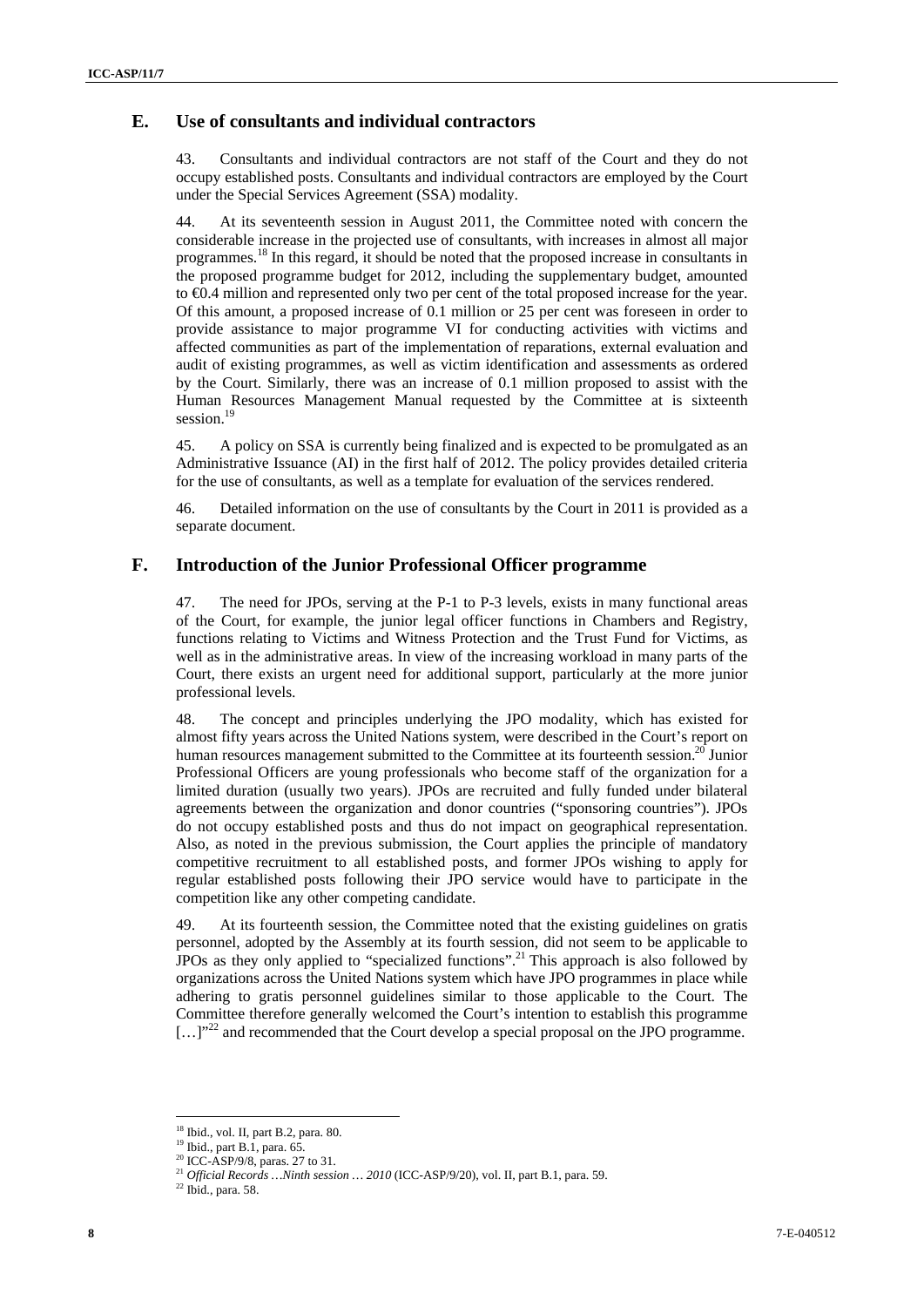50. The special proposal, which described the proposed implementation of the JPO programme, together with an outline of guidelines for the management of the programme, as well as a draft memorandum of understanding between participating States and the Court, was presented to the Committee at its sixteenth session in April 2011.<sup>23</sup> The Court requested the Committee to recommend to the Assembly approval of the introduction of the JPO programme in 2012. The Court noted that it had been approached by a number of State Parties who were interested in funding JPOs.

51. However, the Committee did not recommend approval and instead requested the Court to consider the number of JPOs per year that could be recommended within the premises of the Court, the costs of additional workstations, as well as the costs for administering the programme. The Committee also noted that these costs should in principle be fully recovered from the sponsoring countries.<sup>24</sup>

52. The Court wishes to confirm that the costs for administering the programme are indeed recovered from the sponsoring countries. As is the custom in all organizations that have a JPO programme, an overhead charge is paid by sponsoring countries for each JPO. In principle, the percentage of the charge is to be established between each sponsoring country and the Court; however, the normal charge is 12 or 13 per cent per annum. Sponsoring countries also pay for the JPO's initial and repatriation travels, home leave, if applicable and make an allowance for some training during the assignment. The overhead payments are utilized to cover all costs of administration, including the cost of a work station, which is  $\text{\textsterling}3,500$  per year.

53. The Court will be able to accommodate at least 10 JPOs at any given time, either in the interim premises or the permanent ones. Moreover, the number of interns is expected to fall in the coming years, since funding for internship stipends is unlikely to be available to the same extent as has been the case until now.

54. The Court now seeks again the endorsement by the Committee of the introduction of the JPO programme and a decision by the Assembly. If no decision can be obtained, the Court proposes to suspend its efforts to introduce the JPO modality and to inform the potential sponsoring countries that the Court will not be able to offer this programme to young professionals.

## **III. Conditions of Service**

### **A. Development of human resources policies**

55. In 2011, the Court promulgated several important HR-related policies, namely Administrative Instructions (AI) on Transitional Measures for Implementing Conditions of Service for Internationally-Recruited Staff serving in Field Duty Stations, the Code of Conduct, Special Entitlements for Staff Members at Designated duty Stations, Staff Development Leave, Recording of Attendance and Leave, Certified Sick Leave and Emergency Leave, the Mobility and Hardship Scheme (which also implemented the changed conditions of service for internationally-recruited field staff), as well as Information Circulars (IC) on Entitlements in Respect of Conditions of Service in Field Duty Stations and the Composition of Performance Appraisal Rebuttal Panels.

56. For 2012, the promulgation of AIs on Special Services Agreements (hiring of consultants and individual contractors), the Performance Appraisal System and the new Transitional Measures for internationally-recruited Field Staff are envisaged.

57. Since 2010, the Court has promulgated nine HR-related Administrative Instructions (AI) and two HR-related Information Circulars (IC). This is considerably more than was the case in the earlier years of the Court's existence. In developing these policies, the Court has been mindful of making them as simple and transparent as possible, as was recommended by the Committee at its sixteenth session.<sup>25</sup> However, the speed and volume of HR policy development work still falls short of what would be desired and needed. As the Court

<sup>23</sup> ICC-ASP/10/9, paras. 33-40.

 $^{24}$  Official Records  $\ldots$  Tenth session  $\ldots$  2011 (ICC-ASP/10/20), vol. II, part B.1, para. 64.  $^{25}$  Ibid., para. 65.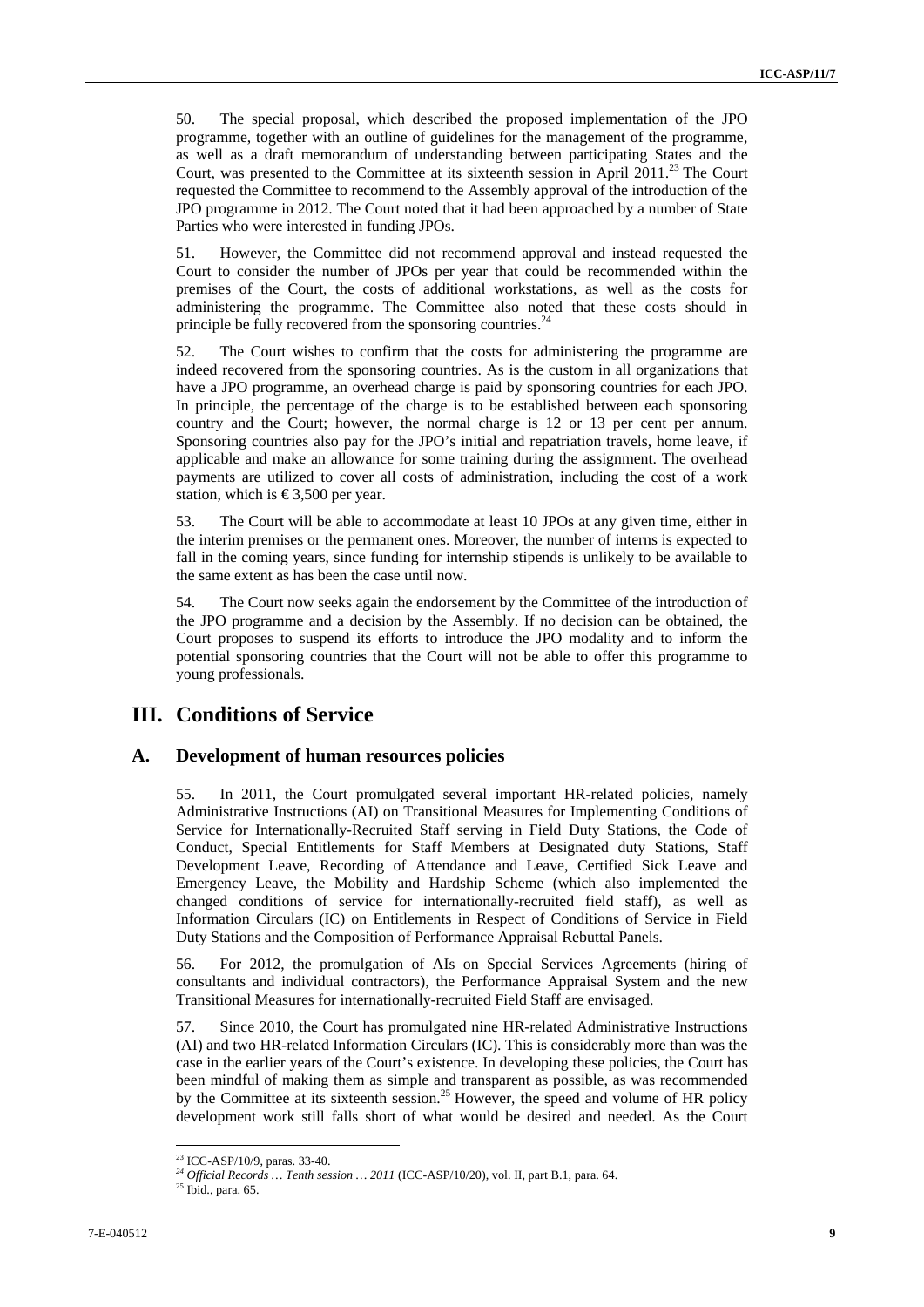pointed out in its report to the seventeenth session of the Committee, $^{26}$  in the early years of the Court's operations, Court management placed little emphasis on the development of administrative instructions, citing the desire to remain flexible and non-bureaucratic. However, the role of policies is not to render an organization inflexible and bureaucratic; their role is to enhance clarity, transparency and consistency and prevent staff grievances. While this has now been recognized and while senior management is now keen to strengthen and speed up the HR policy development process, the fact that the Court does not have a dedicated professional-level HR capacity which focuses solely on policy development, implementation and interpretation is proving detrimental. If policy development and implementation really were to come up to par with other international organizations in the foreseeable future, a policy development unit consisting of two Professionals, including one lawyer, and two General Service staff would be required.

58. The Committee recommended, at its sixteenth session, that the HR-related rules and procedures should be consolidated into an HR Management Manual.<sup>27</sup> The Court has welcomed this recommendation. Given the complexity of the task and the time and resources required to develop such Manual, the Court included in its proposed programme budget for 2012 a provision for a consultant to assist with this work. The consultancy was not recommended for approval by the Committee and the Assembly subsequently did not approve it. In view of the above outlined constraints, the project of developing a comprehensive HR Management Manual can only be included in the list of desirable future HR priority projects.

59. In the meantime, the Court has decided to build on the Committee's recommendation and take some of the steps that are currently feasible towards an improved and more comprehensive HR policy framework:

(a) Putting together an HR Management Manual comprising all relevant rules requires that all the required rules and policies are developed and promulgated. As a first step, the Court has therefore agreed on a priority list of some 50 policies that need to be developed.

(b) A second important step already accomplished has been the publication, on the Court's intranet, of a "Topical Index of Administrative Issuances" relating to HR, sorted by key words and in alphabetical order. This Index makes references to all relevant staff rules and regulations, Presidential Directives, Administrative Instructions and Information Circulars. The Index, which has received positive feedback from managers and staff, can be found on the Court's intranet.

(c) It is envisaged that once the policy development work has advanced further, the Index will form the basis of an interactive internet tool similar to that of the United Nations Secretariat's "Human Resources Handbook". This Handbook, which is accessible on the internet and thus provides useful references and information also to other organizations following the United Nations common system, is an excellent and wellorganized compendium and reference tool which the Court considers a useful model for its own compendium, once the policy framework has been further developed.

60. The Court will keep the Committee apprised of progress made with regard to the above. The Court will also revert to the Committee, in the context of the 2013 programme budget, with regard to the resource requirements for developing the HR procedures part of the proposed Manual, as that part of the project cannot be undertaken without additional resources in the form of consultancy services.

### **B. Internationally-recruited Professional staff serving at field locations**

61. In 2010, the Court implemented improved conditions of service for Professional staff serving at field duty stations, in line with the conditions applied by the United Nations funds and programmes. The Court employs between 20 and 30 internationally-recruited staff in the field. The improvements applied particularly to staff serving at non-family duty stations, i.e. the most difficult. The peacekeeping operations field staff of the United

<sup>26</sup> ICC-ASP/10/9, para. 57.

<sup>27</sup> *Official Records … Tenth session … 2011* (ICC-ASP/10/20), vol. II, part B.1, para. 65.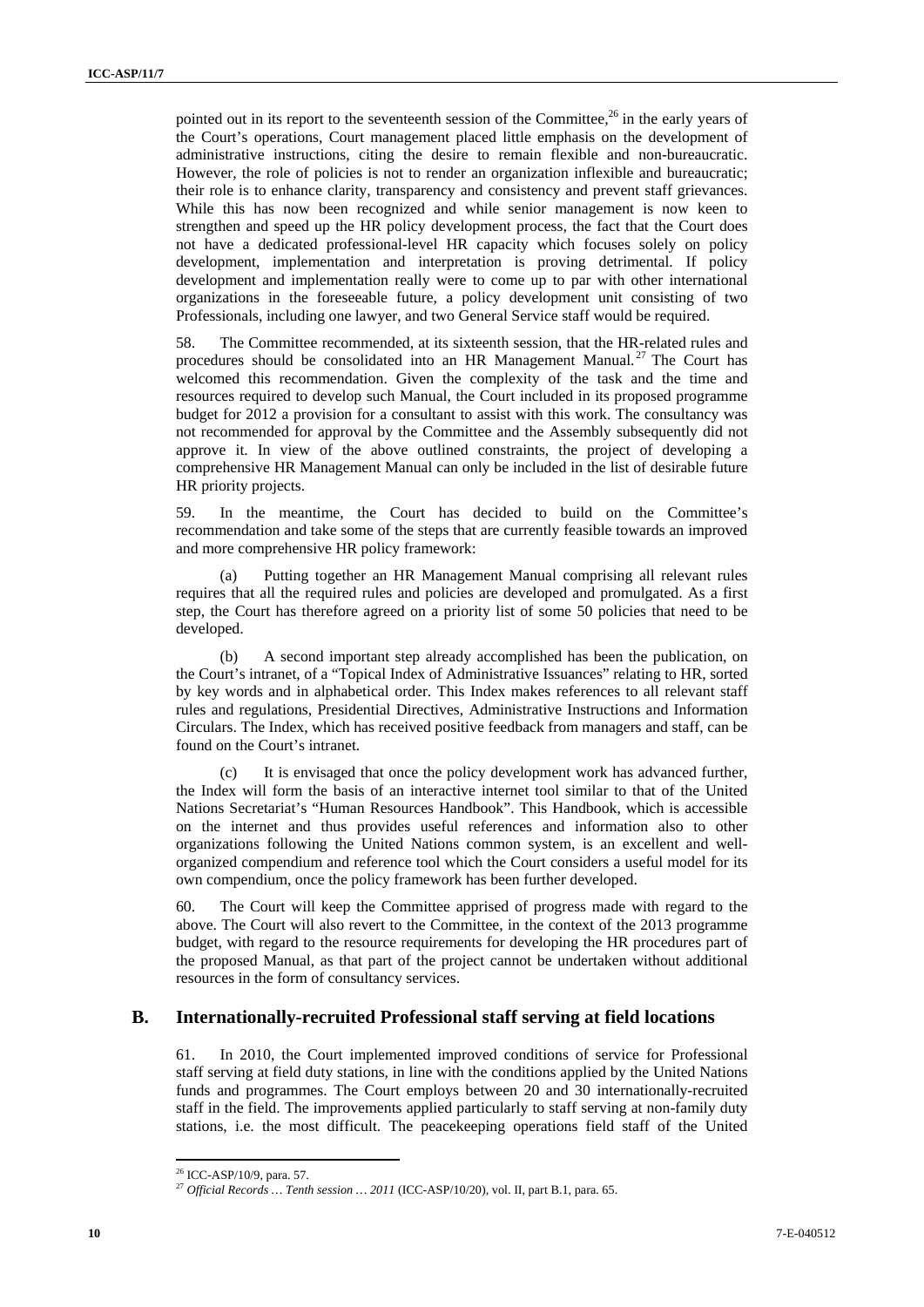Nations Secretariat have followed a different approach. The introduction of these improved conditions followed a two-year review process, of which the Committee was informed at its tenth, twelfth and fourteenth sessions.<sup>28</sup>

62. Shortly after the introduction of the new conditions in the Court, the United Nations General Assembly, following the recommendations of the International Civil Service Commission, decided to harmonize the approaches used by the UN Secretariat and UN funds and programmes. For staff of the latter group of organizations, this generally meant a deterioration, to varying degrees, depending on duty station and family status, in remuneration and benefits compared to the previous Special Operations Approach (SOA).

63. One important element of the harmonization was also a harmonized approach to Rest and Recuperation (R&R) leave and entitlements, which differed among organizations of the common system that have a field presence. R&R leave is granted to staff who serve at difficult duty stations. They are entitled to leave the duty station at certain intervals (ranging from every 6 to every 16 weeks). While some organizations granted three working days leave for such purposes, others granted five; while some paid for travel, others did not, while some paid a daily subsistence allowance (DSA), others did not. The harmonized approach envisages five consecutive days of R&R leave, the possibilities of a lump-sum approach to cover accommodation costs and payment of travel under certain conditions.

64. The ICSC recommended, and the General Assembly agreed, that the new conditions would initially apply only to newly recruited staff and that staff already serving in the field would benefit from transitional arrangements that would allow a phasing out of the current benefits and entitlements over a period of five years. Current benefits and entitlements would continue in full until 30 June 2012; thereafter they may gradually be reduced. While the transitional arrangements are to be determined by each organization, the old approach is to be abolished by 30 June 2016.

65. The heads of organs of the Court decided, in line with the Court's requirement to follow the United Nations common system with regard to salaries, benefits and entitlements, to adopt the new approach of the UN common system. An Administrative Instruction was already issued to that effect in  $2011$ .<sup>29</sup> Initially, the new conditions will apply only to newly recruited staff. At present, the Court is working on determining the transitional arrangements that will apply to staff already on board and it is expected that an Administrative Instruction describing the Court's transitional arrangements will be issued in the first half of 2012. The change to the new harmonized approach of the United Nations common system will result in savings in the coming years for the Court in terms of staff costs for its internationally-recruited field staff.

66. The new harmonized provisions for R&R, however, have not as yet been implemented by the Court. Currently, the Court does not pay for travel and DSA but only grants time off for R&R purposes. In order to fully adhere to the new and overall less costly harmonized approach adopted by the United Nations common system, the Court wishes to adapt its R&R provisions in line with the United Nations approach as regards R&R with an effective date of 1 January 2013. As the new R&R provisions would represent a longerterm financial liability, they would thus require the approval of the Assembly, in line with the stipulations made by the Committee and the Assembly. Therefore, a detailed cost estimate will be provided in the proposed 2013 programme budget for the new R&R provisions. It is not expected that the additional costs for R&R would offset the savings incurred by the change to the new overall compensation approach.

67. With regard to the past and current financial implications of already adopted approaches, on which the Committee requested further information, the Court notes that it provided the Committee at its seventeenth session with a written response regarding the additional costs brought about by its adoption in 2010 of the approach then used by United Nations funds and programmes.

<sup>&</sup>lt;sup>28</sup> ICC-ASP/7/6, para. 15 (b), Rationale, and Annex II; ICC-ASP/8/8, paras. 24-29, ICC-ASP/9/8, paras. 34-36. <sup>29</sup> ICC/AI/2011/006, entitled Mobility and Hardship Allowance.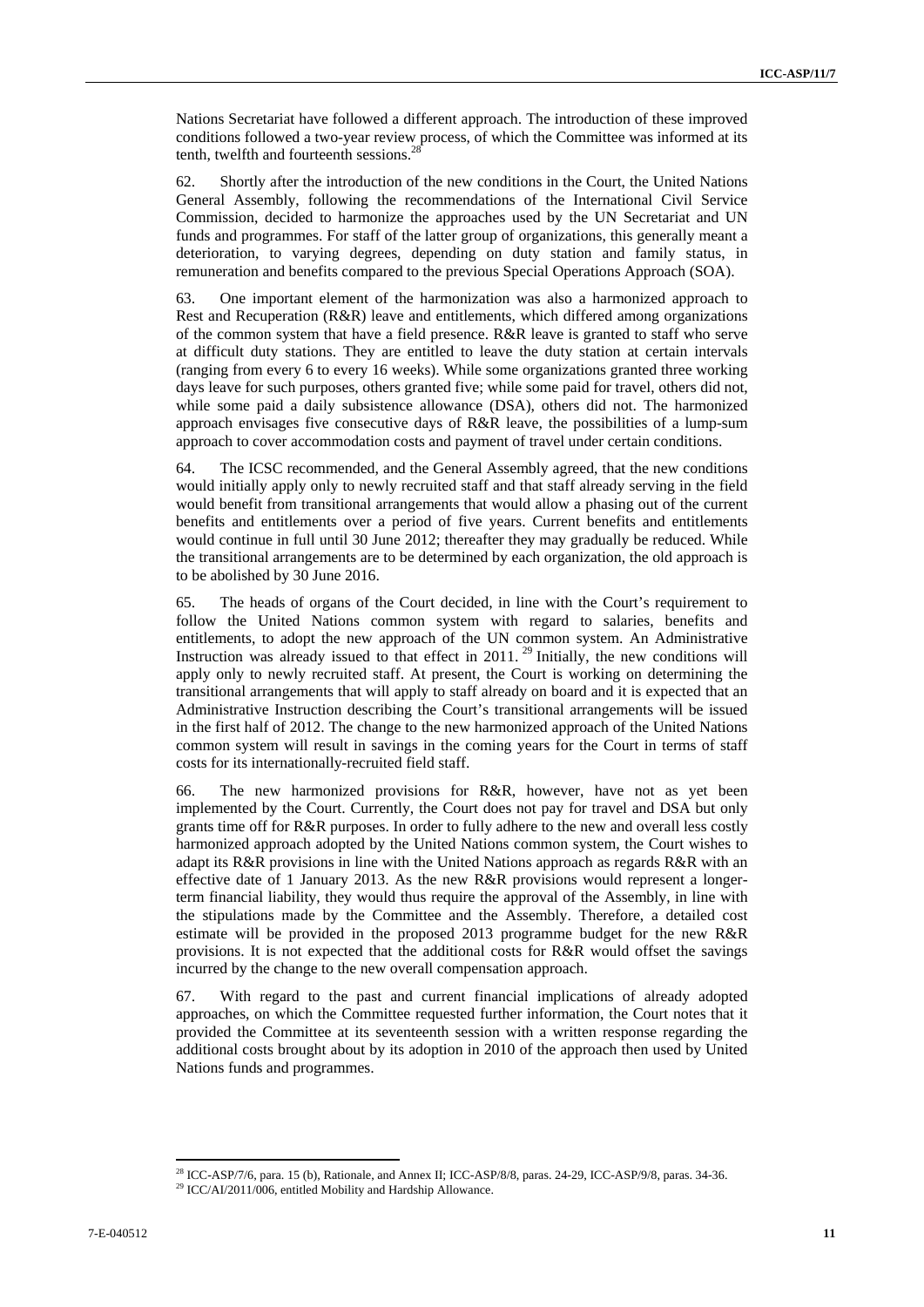68. The cost implications for 2010 were  $\bigoplus$  31,333 and  $\bigoplus$  98,242 for 2011, and were included in the proposed budget for 2012 as  $\epsilon$ 400,000. The reduction in costs for 2011 compared to 2010 is due to the movement of staff from non-family to family duty stations and/or resignations.

69. Subsequently one of the non-family field offices, Chad, has closed, resulting in an indirect reduction in costs of around €66,400 per year.

70. The reduction in costs relating to the latest conditions of service will only fully materialize once all serving staff members are on this scheme. The indirect cost saving is around €20,000 per staff member per year.

### **C. Implementation of improvements in social security provisions**

71. In its report on human resources management presented to the Committee at its fourteenth session, the Court highlighted the need to improve several aspects of its health insurance package.<sup>30</sup> In particular, the Court pointed out the need to introduce a subsidy scheme for health insurance premiums of long-serving staff who retire from the organization. The Court noted that such subsidies were provided by all international organizations that did not limit employment duration and were also an integral part of social security provisions of national administrations. The Committee discussed the proposal but did not comment on it in its report.

72. At the sixteenth session of the Committee, the Court provided additional information on the subject and made an oral presentation. The Committee did not reject the proposal but did not yet recommend its approval; instead the Committee requested a separate more detailed proposal. $31$  This separate detailed proposal was provided to the Committee at its seventeenth session.<sup>32</sup> The Committee considered the proposal and [...] reiterated its request that the Court revise its proposal and propose additional information.<sup>33</sup>

73. The Court is pleased to provide the Committee with this additional information, together with a summary of the information submitted previously, in a separate document on the retiree health insurance subsidy scheme.

# **IV. Staff well-being**

74. Throughout 2011, the Court continuously sought to enhance existing programmes, and develop new ones, in support of staff well-being and welfare. The Court conducted group sessions, workshops, trainings and awareness information sessions in the area of staff health and welfare for a total of 481 staff members. These included stress and secondary traumatization workshops, introductory trainings on developing resilience, relaxation sessions, two lunchtime presentations for all staff, group support and group debriefings and other psychosocial workshops or sessions upon request.

75. At the individual level, the Staff Welfare Officer of the Court conducted 266 consultations with 73 staff members. Recovery and reintegration of staff who were on sick leave for reasons such as burn-out, stress or workplace problems were actively supported by the Medical and Staff Welfare Officers.

76. The Court further improved and developed its medical services. These included 1100 individual consultations on a wide range of occupational health issues, health and safety risk management activities, advising managers on managing sickness absences and early back-to-work reintegration. In this context, the Court's Health and Welfare Unit also liaised with other United Nations and international organizations and participated in the UN Joint Inspection Unit (JIU) activities on the important topic of management of sick-leave in the United Nations system. The Court's Health and Welfare Unit attended several meetings organized by local institutions and the municipality of The Hague with local health care providers on improving services for expatriates in the area.

 $\frac{30}{11}$  ICC-ASP/9/8, paras. 43-47.<br> $\frac{31}{10}$  *Official Records ... Tenth session ... 2011* (ICC-ASP/10/20), vol. II, part B.1, para. 68.

<sup>&</sup>lt;sup>32</sup> CBF/17/4, Proposal of the Court for a Retiree health insurance subsidy scheme.<br><sup>33</sup> Official Records ... Tenth session... 2011 (ICC-ASP/10/20), vol. II, part B.2, para. 42.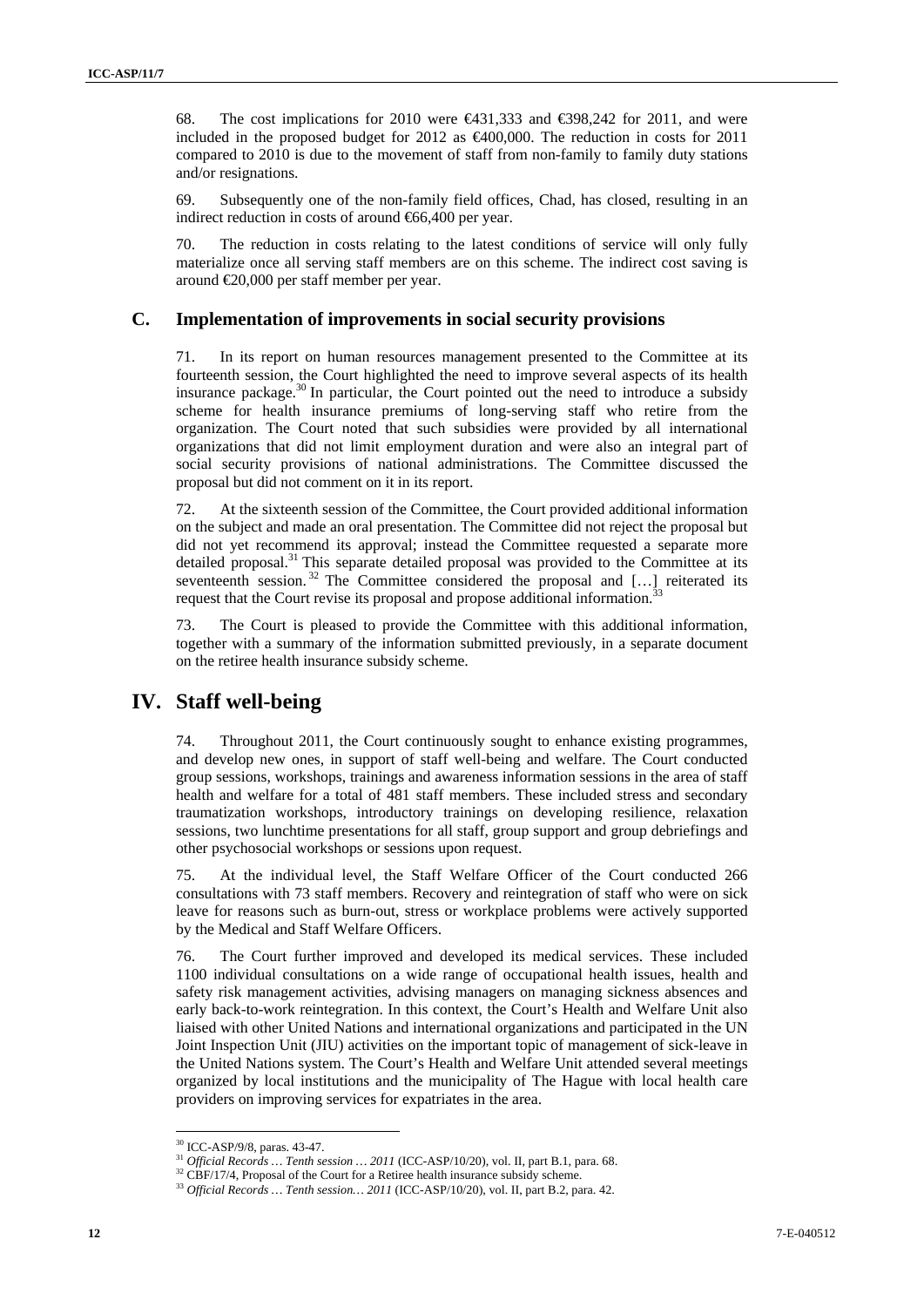77. As in previous years, a number of the Court's health and welfare-related activities focused on field staff and staff travelling on mission. Support activities included pre-travel health briefings, malaria prophylaxis, travel medical kits, vaccinations and travel medical clearances to 297 travellers to the field; the Staff Welfare Officer provided group trainings and individual consultations at the field offices in the DRC (Bunia and Kinshasa) and in Bangui in the Central African Republic.

78. The Medical Officer participated in reconnaissance missions to Kenya and to Côte d'Ivoire, conducting country health-risk assessments for mission travellers and staff to be deployed and to ensure adequate access to emergency medical care and medical evacuation facilities.

79. As a new initiative, the Health and Welfare Unit participated in three video conferences, organized by the Staff Council, with the staff of the field offices of Kinshasa, Kampala and Bangui on health and welfare-related matters.

80. In the aftermath of the critical incident in April 2011, when a field staff member lost his life in the line of duty, the Court initiated a working group with the aim of developing a handbook on "Death of a Staff Member". All sections of the Court were asked to contribute and the information gathered is currently being analyzed. This will also include proposals for commemorating staff who have lost their lives in the service of the Court.

## **V. Performance Management**

81. A solid performance management framework, considered credible and effective by managers and staff, is at the core of any organization's human resource management efforts. Since 2008, the Court has made significant progress in institutionalizing its performance appraisal system (PAS) and has kept the Committee abreast of initiatives and efforts in this regard.

82. As noted in paragraph 5 above, at its tenth session the Assembly called upon the Court to review the appraisal system, including through a considerations of different options by which satisfactory performance is assessed. 34 The Court notes that, in its discussion of the review of the appraisal system, the Assembly also took into account Staff Rule 103.8, entitled "Salary increments", which stipulates that "if a staff member performs [...] satisfactorily, he or she shall be entitled to receive a salary increment...".

### **A. The Court's performance appraisal system**

83. The Court's current performance appraisal was approved by the heads of organs and introduced in 2004. Initially, it was not used by all parts of the Court; since 2008 its application has been increasingly institutionalized and performance appraisal has now become an annual exercise.

84. It is worthwhile noting that, unlike other standards applicable to organizations following the common system (such as the post classification standards), there is no common performance appraisal tool in the United Nations common system. Rather, each of the more than 40 organizations of the United Nations system and other organizations applying the common system has its own appraisal tool. That said, the differences between the tools used within the common system and by similar international organizations are not overly significant, in that their main features are very similar if not identical. All are based on defining individual performance targets for the performance cycle (usually a year). These targets may be called objectives, key tasks, key results, outputs, expectations, etc., but they all have in common that they constitute an agreement on the expected performance of an individual. These targets are to be aligned with the objectives of the organization and the relevant organizational entity. In addition to key tasks and/or results that are agreed by supervisor and supervisee, behavioural parameters are also established, usually in the form of so-called competencies. Most organizations operate with a defined competency framework. If there is a gap between desired and actual performance, developmental objectives and activities are also determined. At the end of the performance period, an

<sup>&</sup>lt;sup>34</sup> ICC-ASP/10/Res.4, section I.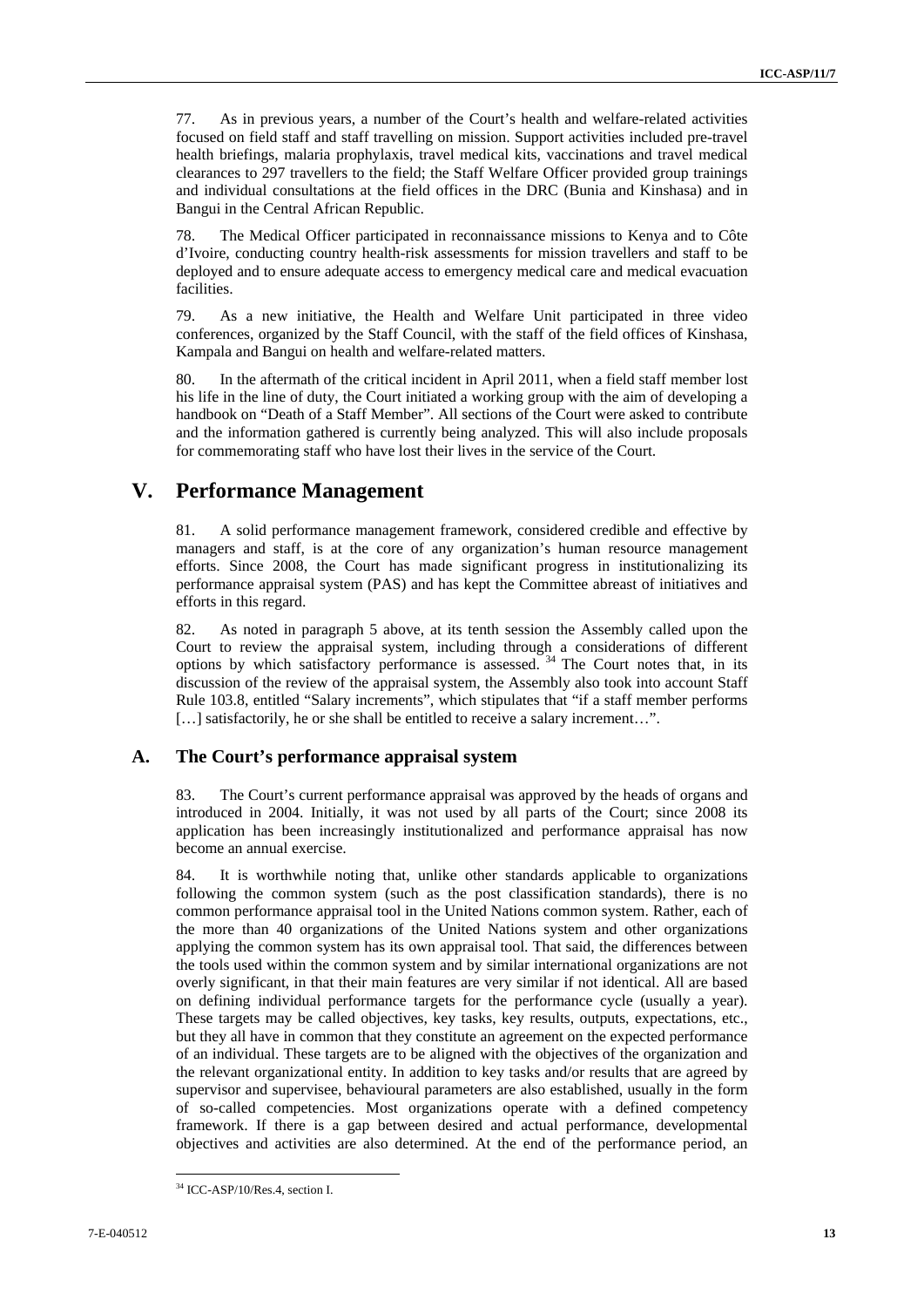assessment is done and feedback is provided to the supervisee by supervisor and the supervisor's manager. The majority of organizations assign numerical ratings to an individual performance.

85. The Court's performance appraisal system and competency framework are fully in line with the standards described. A competency framework exists and is integrated into the performance appraisal form. The assessment consists both of a qualitative part and numerical ratings. There are six ratings: Outstanding (6), very good (5), good (4), average (3), below average (2) and poor (1).

86. In 2011, the Court started work on developing an Administrative Instruction describing the current PAS process and tool, including further clarification on the application of the rating system.

## **B. Review of the current performance appraisal system**

87. There is general agreement that the appraisal form, which was developed in 2003, together with the competency framework and with the help of an experienced consulting company, could benefit from a review in accordance with best practice existing in other organizations. The Court therefore welcomes the recommendation of the Assembly and has already embarked on the process of reviewing its appraisal system. It is expected that a revised performance appraisal procedure will be ready for application in the next performance cycle.

88. The Court is aware of the need to approach a review of the PAS in the most costeffective manner. Experience has shown that developing and introducing a new performance appraisal system is a time-consuming and usually costly undertaking, as it must involve an evaluation of the functioning of the current tool, a review of models existing in other comparable organizations, full involvement of staff and managers at all levels (i.e. consultations, focus groups, etc.) in the design of the new tool and, once adopted, must be followed by a comprehensive training programme. The International Civil Service Commission, which has researched the performance management systems in the United Nations common system for several years, prepared a useful report for the Commission's  $71<sup>st</sup>$  session in 2010.<sup>35</sup> The Commission's study observed that the introduction of a new performance appraisal system " involves a considerable amount of investment in the establishment of working groups, the collection of benchmarking data, negotiation with interested parties, including the staff association, and the identification and creation of new sets of processes and guidelines. In some cases, this has also involved significant changes to the computerized human resources management systems and/or extensive training programmes."

89. Given available research and the experience in other international organizations, the Court will look at cost-effective options for developing a revised or new tool. In particular, the Court will be testing a more efficient system of appraisal and, in this context, also look at existing models, such as that of the United Nations Secretariat and consider their adoption at the Court.

### **C. Performance appraisal and step increases**

90. The evaluation of the present system and the development of options for a new one will fully take into account the Assembly's request that the Court also consider different options for establishing satisfactory performance. In the Court's current performance appraisal system, ratings from 3 to 6 are considered satisfactory, while ratings of "below average" or "poor" are not considered satisfactory.

It is noted that, whatever the specific approach to performance assessment, all organizations of the common system grant staff members who perform "satisfactorily" an annual step. If performance is not satisfactory, the step can be withheld. The Staff Rules of the Court, like those of all other organizations following the United Nations common system, do require that staff receive an annual step increment unless their performance is

<sup>35</sup> ICSC/71/R.3 dated 2 June 2010, "Performance management framework".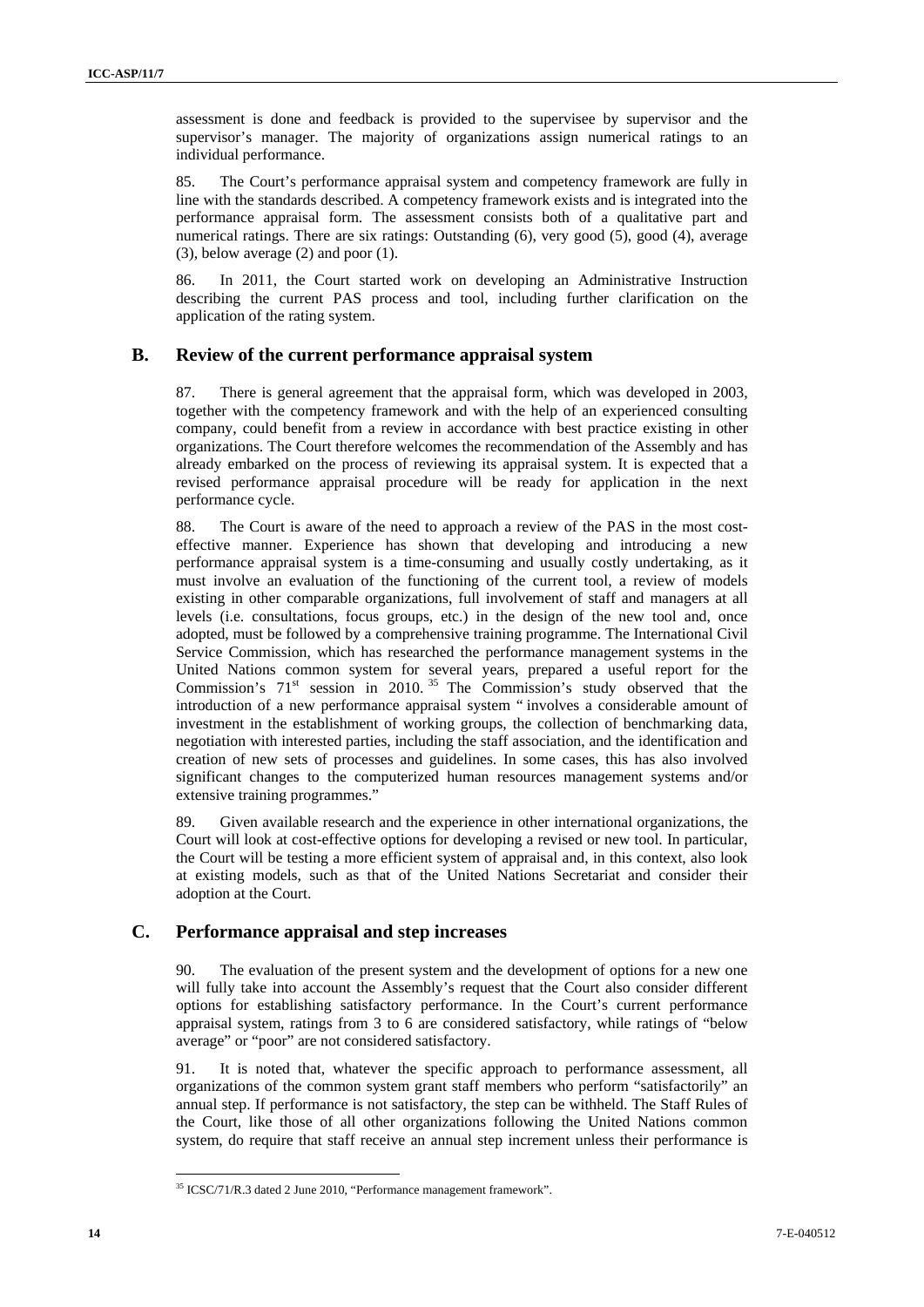not satisfactory. As staff are contracted based on the Staff Rules, the annual increment also represents an acquired right, and non-adherence to the Staff Rules would have legal implications.

92. While it is true that annual step increments may increase actual expenditures, the Court is of the view that changing the definition of satisfactory performance in order to avoid payment of an annual increment would be severely detrimental to staff morale and motivation. If savings are to be incurred, they should not be affected by assessing a staff member's performance in a more negative way than would be warranted by the actual performance. Moreover, it should be borne in mind that increases in steps are to some extent counterbalanced by decreases when a staff member leaves the Court and his or her replacement may be recruited at a lower step than the previous incumbent.

## **VI. Learning and Training**

93. Since 2009, the Court has operated successfully with annual Strategic Learning Plans. The plan and the methodology for determining learning needs were presented to the Committee in the Court's 2010 report on human resources management.<sup>36</sup> In 2011, the same approach was pursued, encompassing the key strategic areas of

- (a) Leadership, management and organizational development;
- (b) Substantive and technical knowledge;
- (c) Information Technology;
- (d) Languages;
- (e) Staff well-being;
- (f) Human resources and financial management;
- (g) Induction and career support.

94. In order to take into account learning needs identified through the annual performance management process, which has a cycle from March to February, Strategic Learning covers the period April to March. An update on the implementation of the 2011 Plan will be provided to the Committee at its eighteenth session.

95. Of particular importance in 2011 was the commencement of the Court's first Managerial Leadership Programme, which was conducted for 25 senior managers from across the Court.

96. The Court has noted that the Assembly decided to reduce the funds available for training by 50 per cent in 2012. Therefore, strategic area (d), languages, can no longer be supported.

# **VII. Other matters**

#### **A. Reclassifications**

97. In its report on human resources management submitted to the Committee at its fourteenth session in May 2010, $37$  the Court provided detailed information on the rationale for reclassifications and the Court's approach and methodology used. Given the concerns expressed by the Committee and the Assembly over the use of reclassifications in the Court as well as internal management and staff concerns, it was agreed that the Court would develop a new approach to classifications and submit it to the Committee at its eighteenth session. The new approach is presented in a separate document, which details the context and the new approach.

 $36$ ICC-ASP/10/9, paras. 69-81 and annexes II and III.  $37$ ICC-ASP/9/8.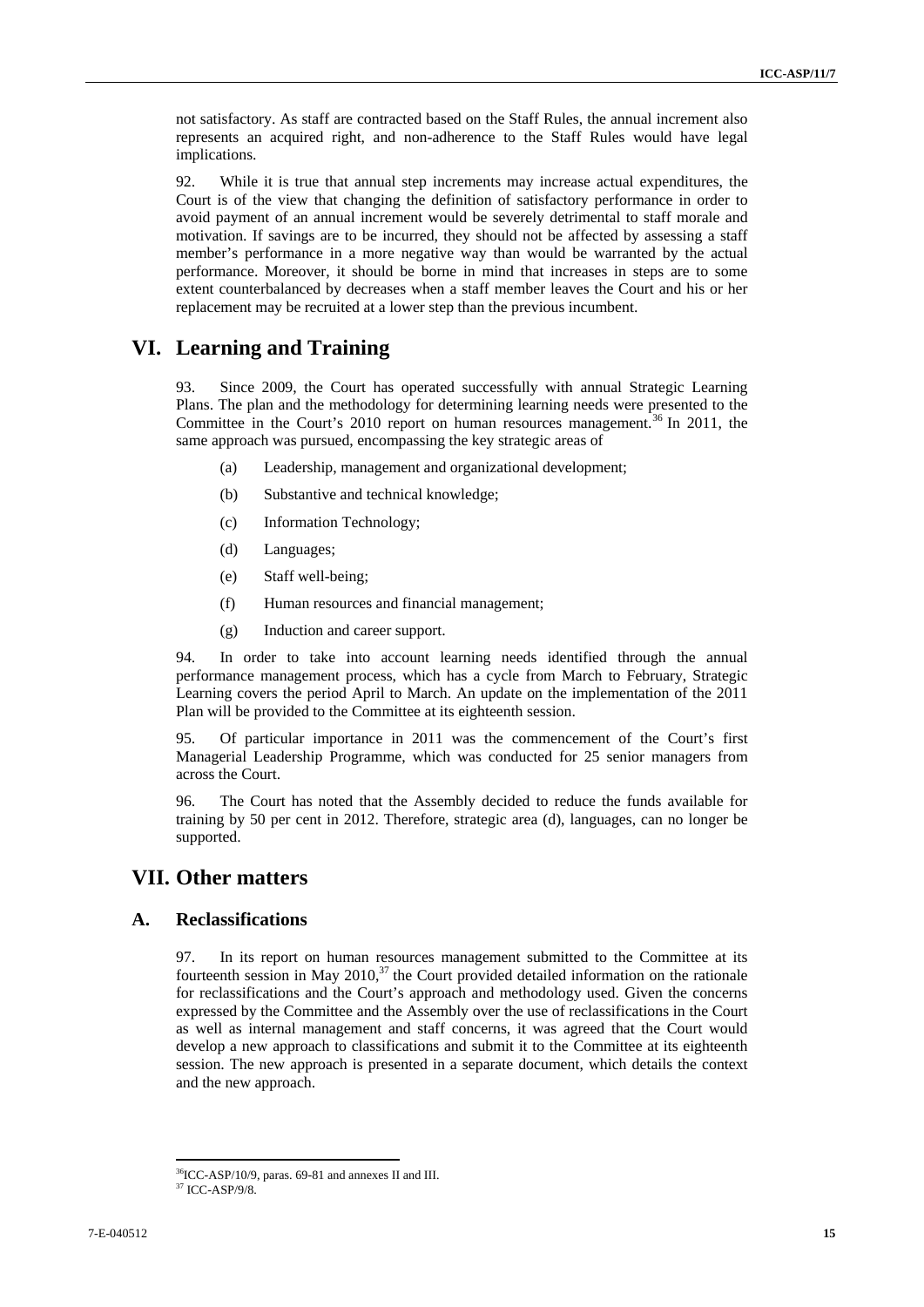## **B. Managerial accountability and staff grievances**

98. At its seventeenth session, the Committee recommended that the Court ensure it has policies in place to reinforce managerial accountability and reduce the risk of increased liabilities resulting from staff grievances.<sup>38</sup> The recommendation of the Committee was made in the context of its concern over the amounts paid to former staff members as a result of appeals and grievance processes.39 Since the Court was established, the ILOAT has issued seven judgments in respect of appeals made by current or former Court staff. Three of these judgements were decided in favour of the Court.

99. In recent years, the Court has undertaken efforts to strengthen managerial focus on due process and to settle complaints internally. It should be noted, however, that staff appeals and the costs associated with ensuring due process of conducting and responding to these appeals, including before the ILOAT, are not always and necessarily a result of a lack of good management. A case in point is the example of a former staff member whose contract was not extended due to clearly documented unsatisfactory performance. Due process was fully observed and confirmed by the internal appeals board. Nevertheless, the former staff member decided to take the case to the ILOAT, which upheld the Court's decision in 2011.

100. The majority of past staff appeals, as well as those likely to be made in the future, relate to the following:

- (a) Dismissals;
- (b) Non-extension of contracts;
- (c) Disputes over specific benefits and entitlements;
- (d) Performance appraisal disputes;
- (e) Classification of post disputes;
- (f) Disciplinary matters.

101. With regard to dismissals and non-extension of contracts, the Court has in recent years observed the relevant jurisprudence and staff rules and regulations and both human resources managers and legal advisers are collaborating closely with programme managers in cases where staff have to be dismissed or contracts are not extended. Particularly in cases of non-extensions due to unsatisfactory performance, managers have been advised of the requirements for proper documentation of the performance and for assisting the staff member concerned to improve performance prior to a decision on non-extension.

102. Disputes over specific benefits and entitlements demonstrate the importance of a solid human resources policy framework which provides clarity and avoids loopholes to the greatest extent possible. As noted, the Court's policy development work is ongoing and has become a priority.

103. With regard to performance appraisal disputes, the Court now has in place a rebuttal mechanism which seeks to settle disputes at internal levels.

104. An area with the potential for further appeals is reclassifications, particularly in cases when a post has been classified at a higher level but the upgrade of the post, and thus the incumbent, has not been approved in the programme budget. In addition, a staff member may be in disagreement with the outcome of the (re-)classification of his or her post, or claim irregularities in the procedures, and appeal. This is dealt with further in the separate submission of the Court on a new approach to classifications and reclassifications.

105. Disciplinary cases deal with alleged unsatisfactory conduct of staff or alleged unsatisfactory conduct of managers. The Code of Conduct, promulgated in 2011, and an Administrative Instruction on disciplinary proceedings have provided a solid framework for both managerial accountability and due process.

<sup>&</sup>lt;sup>38</sup> *Official Records … Tenth session … 2011* (ICC-ASP/10/20), vol. II, part B.2, para. 33.<br><sup>39</sup> The Court notes that most of the amount cited by the Committee was paid to just one former staff member.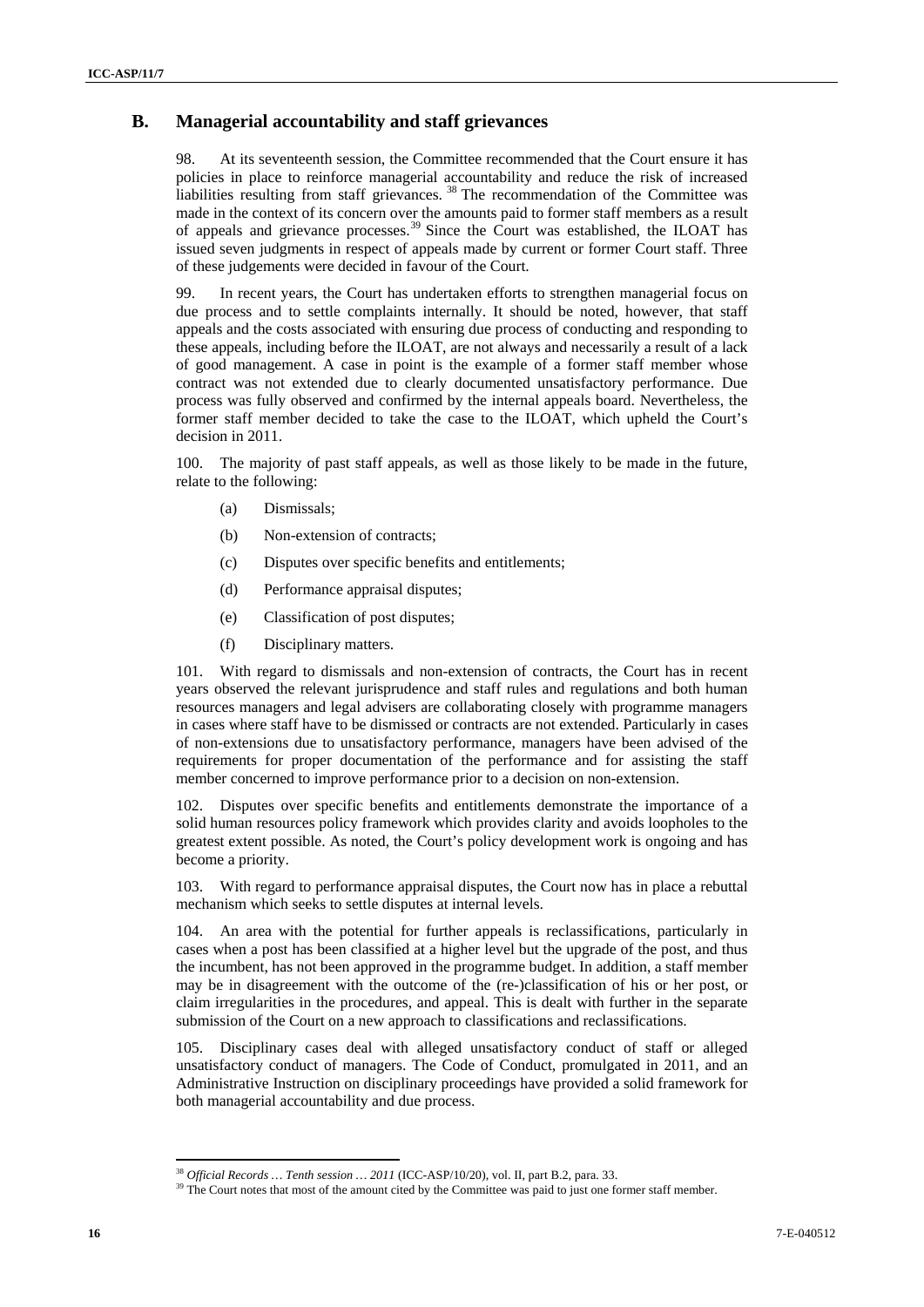## **C. Discretionary elements in the United Nations common system**

106. The Court applies the common system of salaries, allowances and benefits ("the common system"). The rationale for applying the system, and its implications, were presented to the Committee at its thirteenth session in a report entitled "Report of the Court on its salary framework".<sup>40</sup> At its tenth session, the Assembly requested the Court to provide the Committee with a report on the discretionary elements of terms and conditions of service within the United Nations common system.<sup>41</sup>

107. The Court's report takes into account the following:

The common system encompasses salaries, allowances and benefits. They are described in the booklet entitled "United Nations Common System of Salaries, Allowances and Benefits", which is available on the website of the ICSC. Other aspects of terms and conditions of service, such as contract durations, performance appraisal tools, etc., do not form part of this common system of salaries, allowances and benefits, although frameworks for such policy matters may be provided by the ICSC.

(b) Within the common system, salary scales, as well as certain allowances and benefits, are different for Professional and General Service staff.

(c) In legal terms, the distinction between non-discretionary and discretionary is seen mainly in the use of the terms "shall" and "may". The Staff Rules of all common system organizations use the terms "shall" to indicate a firm rule and obligation and "may" to indicate that there is room for discretion by the relevant authorized official, usually the head of the organization. However, there may be elements which are non-discretionary in principle but discretionary in their application. An example is the sick-leave entitlement: the granting of sick leave as such is obligatory for all organizations following the common system; however, the duration of sick-leave granted may be determined by each organization individually.

(d) There are close to 50 organizations that follow the United Nations common system, including the Court. While the non-discretionary elements of salaries, allowances and benefits will be adhered to by all of them (for example, salary scale, post adjustment, education grant), the discretionary ones may differ from organization to organization. The Court has based its application of most of the discretionary elements on the practices of the United Nations Secretariat, which is the largest organizational entity of the common system,

108. Tables 3 and 4 in the Annex show the non-discretionary and discretionary elements for Professional and General Service staff for the common system, and their application at the Court in accordance with the relevant Staff Rules. The Court notes that there are few discretionary elements in the common system and that the Court's application of both discretionary and non-discretionary elements is fully in line with established practices of the organizations following the common system.

# **VIII.Summary and conclusions**

109. In 2012, the Court will observe its tenth anniversary. Over the last decade, we have witnessed the institutionalization of a new organization with a unique mandate. The small group of dedicated professionals who came together in 2002 to form the "Advance Team" and to set up the young Court has grown into an established workforce of more than 700, supported by some 150 temporary staff, as well as interns, visiting professionals, consultants and experts. The Court's staff now come from almost 80 different countries, and their expertise and experience covers a vast range: from legal experts with expertise in the different legal systems of the world to specialists for the protection of victims and witnesses, from prosecution to defence, from investigation to cooperation experts, from information technology to security specialists, from court reporters and technicians to interpreters, translators and transcribers proficient in working languages and rare languages required for conducting Court proceedings, from administration to Court management experts.

<sup>40</sup> ICC-ASP/8/32.

<sup>41</sup> ICC-ASP/10/Res. 4, section I.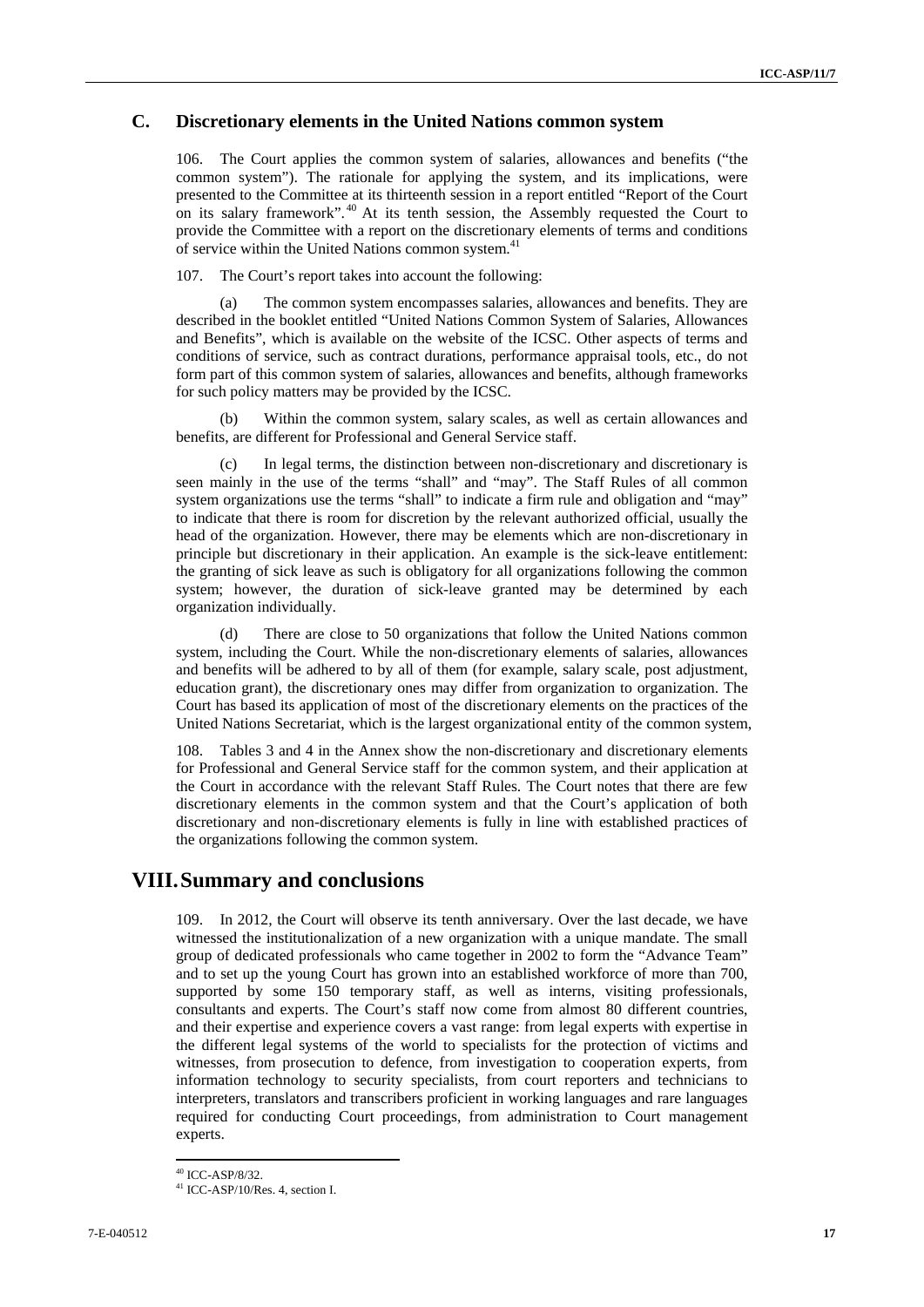110. In terms of human resources management, much has been achieved with regard to building up this multicultural, multi-skilled and multi-lingual workforce. Staff Rules and Regulations have been put in place, and a human resources strategy, embedded in the Court's Strategic Plan has been developed and gradually implemented. Staff benefits and entitlements have been successfully aligned with the United Nations common system of salaries, allowances and benefits; recruitment processes have been streamlined and accelerated. A post classification system has been introduced and a performance appraisal system has been developed in conjunction with a competency framework. Training and learning programmes have been put in place to support staff and career development, while health and welfare and staff well-being measures and programmes have been integrated into human resources priorities and benefited from a wide range of initiatives. More recently, priority attention has also been given to the development of a comprehensive HR policy framework and leadership development training.

111. Challenges remain. The Court wishes to strengthen its efforts to recruit nationals from non- and under-represented countries. It seeks to place greater emphasis on the development of an HR policy framework. Its performance appraisal system, in place since 2004, may warrant a review and revision. The Court seeks to adopt a new approach to post classification and is further mindful of the importance of putting in place additional measures towards supporting both career development and staff well-being programmes. With regard to social security provisions, the Court needs, as a matter of priority, to secure improvements in order to adhere to international and national civil service standards.

112. In addressing these challenges, the Court will be guided by the need to achieve efficiencies wherever possible and to observe financial stringency. The Court will likewise be guided by its full commitment to pursue goal 3 of the Strategic Plan of the International Criminal Court: To be a model of public administration and to attract, care for, and offer career development and advancement opportunities to a diverse staff of high quality.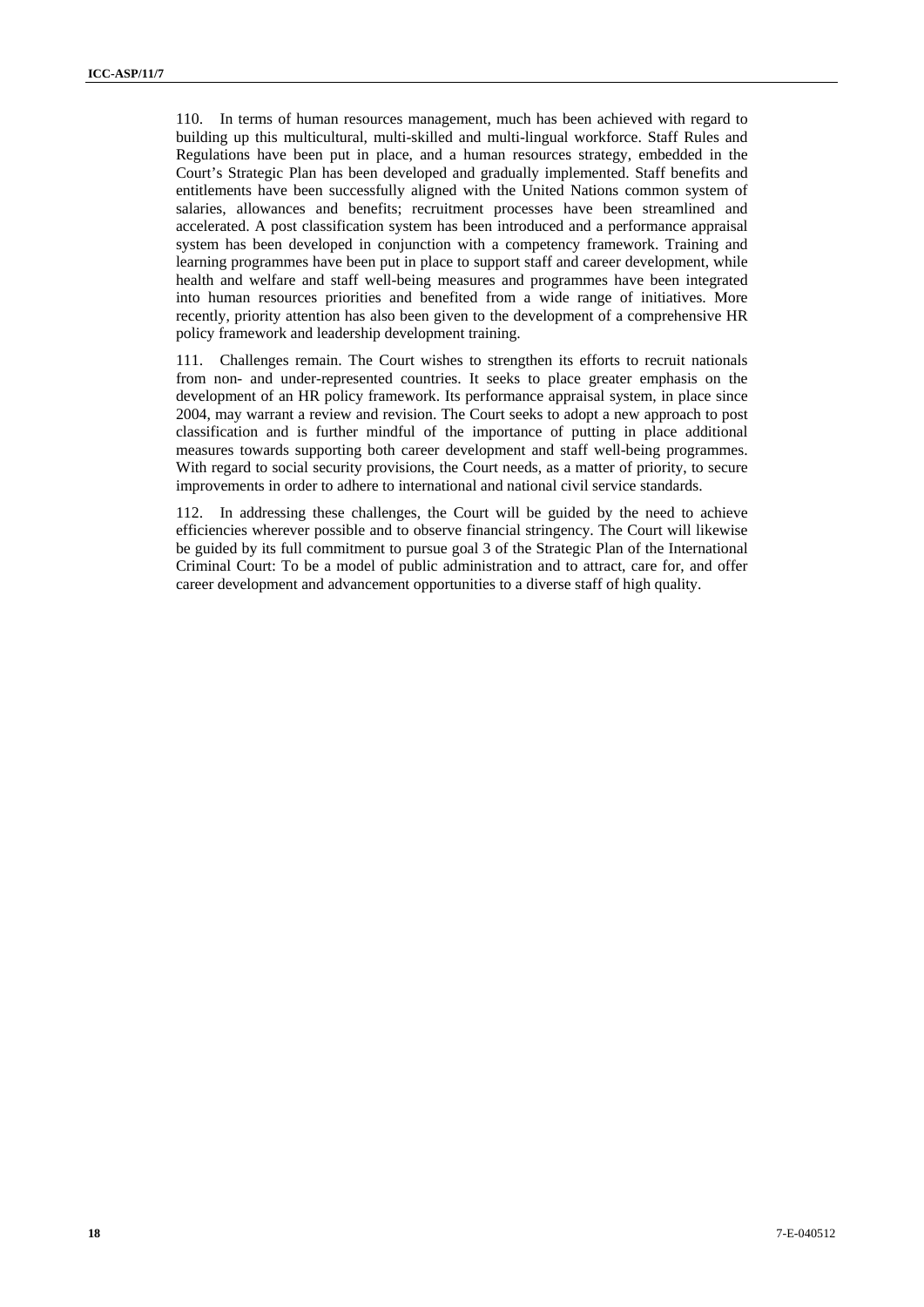# **Annex**

## **Table 3: Common system salaries, allowances and benefits: Professional staff**

| Category                          | Element                                                                                                         | Discretionary in<br>common system         | Description of<br>discretion                                                                                                                                                                              | Discretionary in ICC<br>as per Staff<br>Regulations and<br><b>Rules</b>                                      | Description of<br>discretionary/non-<br>discretionary in ICC                                                                       |
|-----------------------------------|-----------------------------------------------------------------------------------------------------------------|-------------------------------------------|-----------------------------------------------------------------------------------------------------------------------------------------------------------------------------------------------------------|--------------------------------------------------------------------------------------------------------------|------------------------------------------------------------------------------------------------------------------------------------|
| <b>Salaries</b><br>and<br>related | Salary scale, level of<br>salaries and post<br>adjustment                                                       | No                                        |                                                                                                                                                                                                           | N <sub>0</sub>                                                                                               | Staff Rules 103.1,<br>103.3, 103.4, 103.5,<br>103.5                                                                                |
| allowances                        | Salary increments<br>based on satisfactory<br>performance                                                       | No                                        |                                                                                                                                                                                                           | No                                                                                                           | Staff Rule 103.8                                                                                                                   |
|                                   | Language incentive:<br>accelerated step<br>increase based on<br>proficiency in a<br>second official<br>language | Yes                                       | Practice varies – it<br>appears that some<br>organizations without<br>a prescribed desirable<br>geographical<br>distribution range may<br>choose to not grant<br>accelerated step<br>increases to P-staff | N <sub>o</sub>                                                                                               | P-staff are entitled to<br>accelerated step<br>increase due to<br>proficiency in second<br>official language, Staff<br>Rule 103.13 |
|                                   | Rental subsidy                                                                                                  | The principle: no<br>The application: yes | <b>Additional amounts</b><br>may be granted at a<br>few duty stations<br>where commercial<br>rents are excessively<br>high                                                                                | N <sub>0</sub>                                                                                               | ICC has not granted<br>additional amounts;<br>Staff Rule 103.3 (f)                                                                 |
|                                   | Overtime payments                                                                                               | In principle: no<br>In application: yes:  | Normally no overtime<br>payment for P-staff. In<br>some organizations<br>overtime is paid to P-<br>staff for specific<br>purposes                                                                         | In principle: No<br>Exceptionally: yes                                                                       | Staff Rule 103.15 (b)<br>applies.                                                                                                  |
|                                   | Special Post<br>Allowance                                                                                       | Yes                                       | Organizations have<br>different approaches<br>to granting a special<br>allowance when staff<br>are asked to assume<br>higher-level functions<br>on a temporary basis                                      | Yes/No: In principle<br>it is discretionary, in<br>practice it has<br>become a non-<br>discretionary element | Staff Rule 103.11 and<br>AI                                                                                                        |
|                                   | Dependency benefits                                                                                             | No                                        |                                                                                                                                                                                                           | No                                                                                                           | Staff Rule 103.17                                                                                                                  |
|                                   | <b>Education Grant</b>                                                                                          | No                                        |                                                                                                                                                                                                           | N <sub>0</sub>                                                                                               | Staff Rule 103.18                                                                                                                  |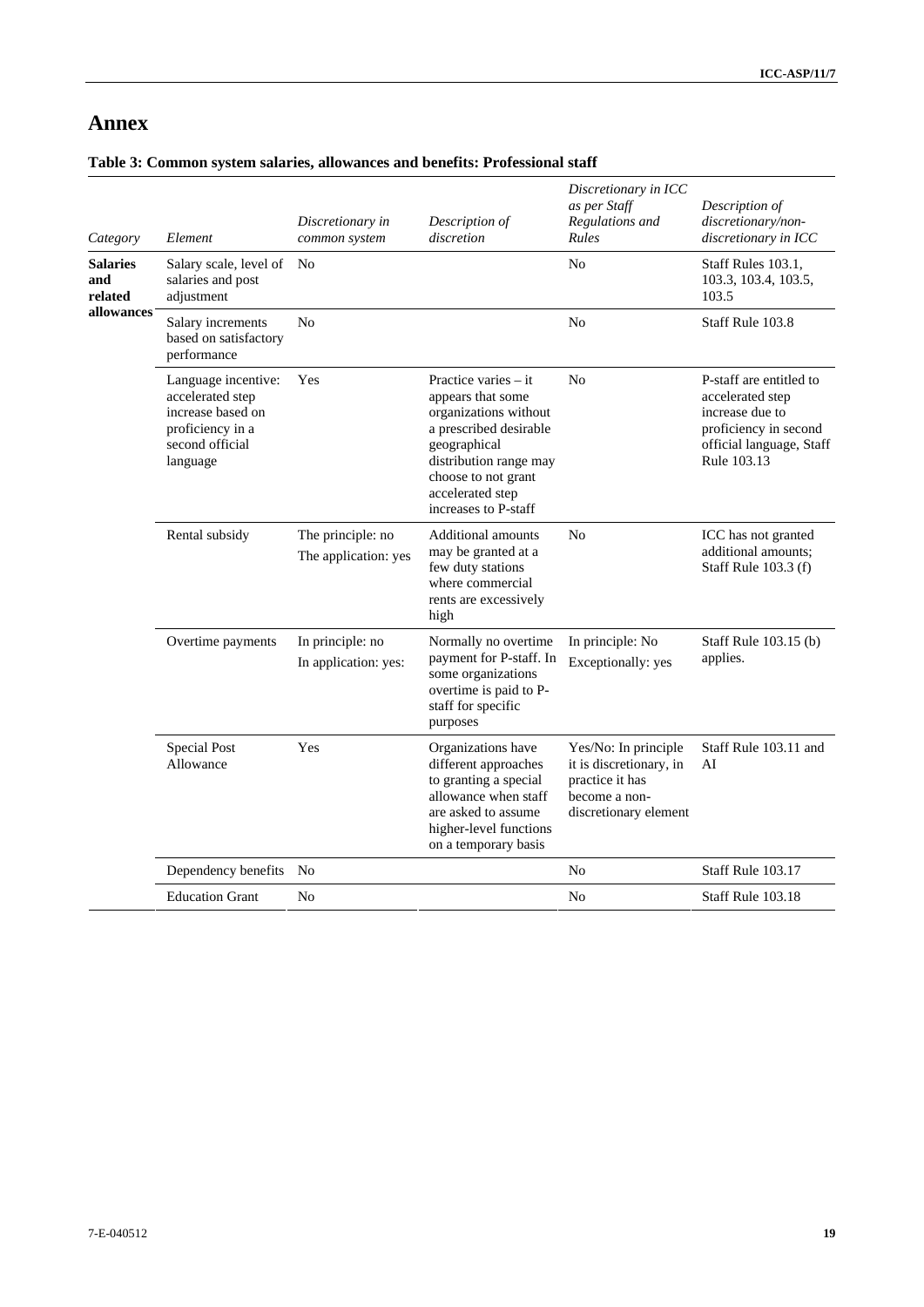| Category                     | Element                                             | Discretionary in<br>common system         | Description of<br>discretion                                                                                                                                                                                                                                | Discretionary in ICC<br>as per Staff<br>Regulations and<br>Rules | Description of<br>discretionary/non-<br>discretionary in ICC                                                                      |
|------------------------------|-----------------------------------------------------|-------------------------------------------|-------------------------------------------------------------------------------------------------------------------------------------------------------------------------------------------------------------------------------------------------------------|------------------------------------------------------------------|-----------------------------------------------------------------------------------------------------------------------------------|
| Travel,<br>relocation<br>and | Mobility, Hardship<br>and non-removal<br>allowances | No                                        |                                                                                                                                                                                                                                                             | N <sub>o</sub>                                                   | Staff Rule 103.14 and<br>AI                                                                                                       |
| mobility                     | Assignment Grant                                    | N <sub>o</sub>                            |                                                                                                                                                                                                                                                             | N <sub>o</sub>                                                   | Staff Rule 107.14                                                                                                                 |
|                              | Removal and<br>shipment cost                        | The principle: no<br>The application: yes | Providing staff with<br>financial assistance<br>towards shipment<br>costs upon initial<br>recruitment,<br>reassignment or<br>separation is non-<br>discretionary.<br>Amounts paid may be<br>discretionary. Some<br>organizations use<br>lumpsum approaches. | N <sub>0</sub>                                                   | Financial assistance is<br>specified in Staff Rules<br>107.4, 107.5 and 107.6,<br>and there is no<br>lumpsum relocation<br>grant. |
|                              | Home leave                                          | No                                        |                                                                                                                                                                                                                                                             | N <sub>0</sub>                                                   | Staff Rule 105.6                                                                                                                  |
| Leave                        | Annual leave                                        | N <sub>o</sub>                            |                                                                                                                                                                                                                                                             | N <sub>o</sub>                                                   | Staff Rule 105.2                                                                                                                  |
|                              | Sick-leave                                          | The principle: no<br>The application: yes | The non-discretionary<br>element is with regard<br>to the limits of sick-<br>leave entitlements.                                                                                                                                                            | N <sub>o</sub>                                                   | Staff rules 106.4, 106.5<br>and AI. ICC<br>application follow UN<br>Secretariat, relevant<br><b>Staff Rule applies</b>            |
|                              | Maternity leave                                     | N <sub>o</sub>                            |                                                                                                                                                                                                                                                             | N <sub>o</sub>                                                   | Staff Rule 106.6                                                                                                                  |
|                              | Paternity leave                                     | N <sub>o</sub>                            | General Assembly<br>resolution 59/268<br>confirmed<br>recommendation to<br>implement across<br>common system                                                                                                                                                | N <sub>o</sub>                                                   | Staff Rule 106.8                                                                                                                  |
|                              | Adoption leave                                      | Yes                                       | Adoption leave may<br>be granted although<br>most organizations<br>grant it                                                                                                                                                                                 | N <sub>o</sub>                                                   | Staff Rule 106.7                                                                                                                  |
|                              | Special leave                                       | Yes                                       | Special leave with or<br>without pay may be<br>granted, fully<br>discretionary                                                                                                                                                                              | Yes                                                              | Subject to approval by<br>Prosecutor or Registrar,<br>Staff Rules 105.3 and<br>105.4                                              |
|                              | <b>Official Holidays</b>                            | Yes                                       | Normally ten days but<br>timing depends on<br>local circumstances                                                                                                                                                                                           | Yes                                                              | Staff Rule 105.1,<br>normally ten days                                                                                            |
| Separation<br>payments       | Commutation of<br>accrued annual leave              | Yes                                       | Accrued annual leave<br>may be converted into<br>cash amount upon<br>separation                                                                                                                                                                             | N <sub>0</sub>                                                   | Staff Rule 109.7<br>applies                                                                                                       |
|                              | <b>Repatriation Grant</b>                           | N <sub>o</sub>                            |                                                                                                                                                                                                                                                             | N <sub>0</sub>                                                   | Staff Rule 109.6                                                                                                                  |
|                              | Termination<br>Indemnity                            | N <sub>o</sub>                            |                                                                                                                                                                                                                                                             | N <sub>o</sub>                                                   | Staff Rule $109.2$ (g)                                                                                                            |
|                              | Death grant                                         | N <sub>o</sub>                            |                                                                                                                                                                                                                                                             | $\rm No$                                                         | Staff Rule 109.5                                                                                                                  |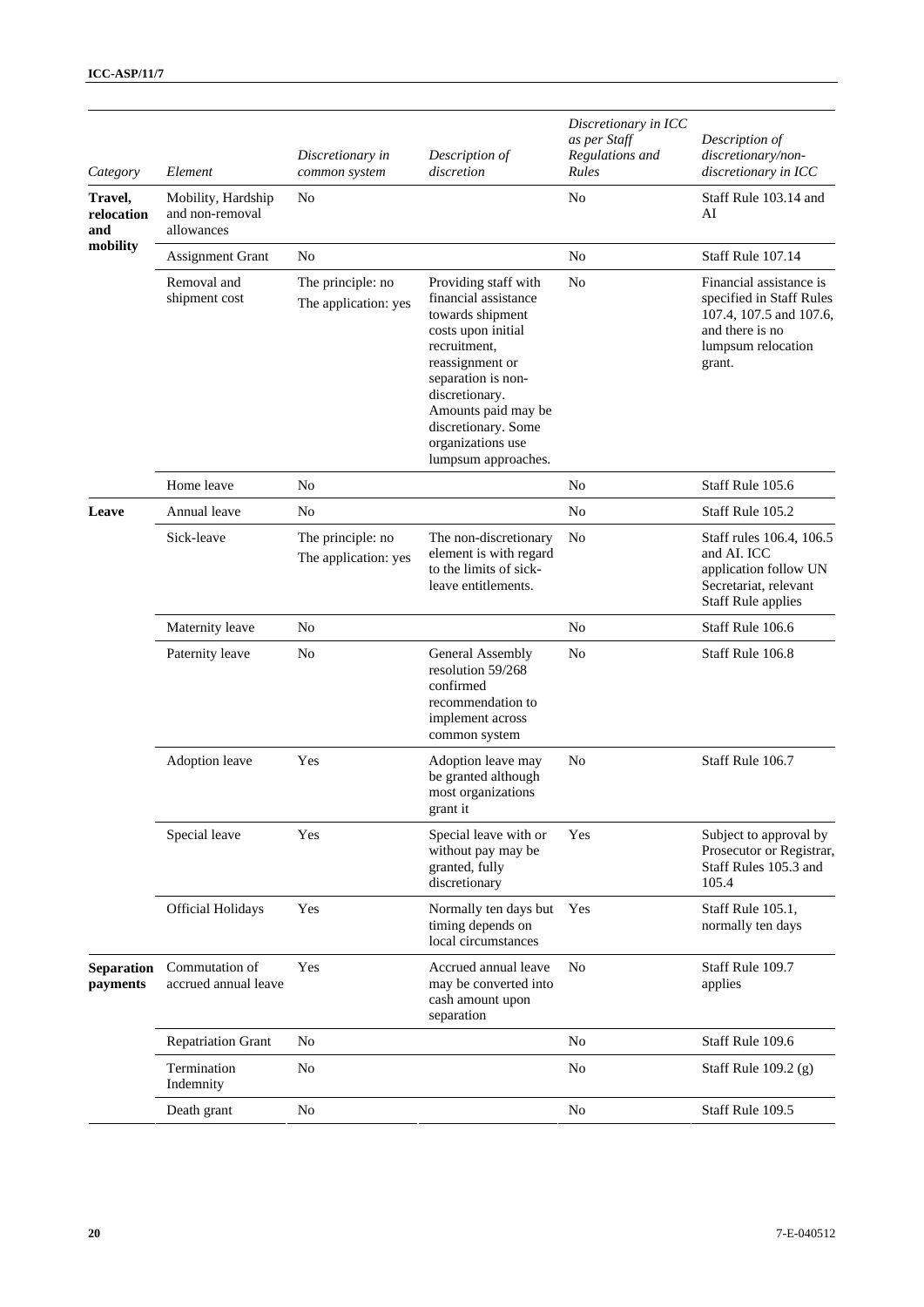| Category                         | Element          | Discretionary in<br>common system         | Description of<br>discretion                                                                                  | Discretionary in ICC<br>as per Staff<br>Regulations and<br>Rules | Description of<br>discretionary/non-<br>discretionary in ICC |
|----------------------------------|------------------|-------------------------------------------|---------------------------------------------------------------------------------------------------------------|------------------------------------------------------------------|--------------------------------------------------------------|
| <b>Social</b><br><b>Security</b> | Health insurance | The principle: no<br>The application: yes | Organization must<br>provide health<br>insurance but selection<br>of scheme is<br>organization's<br>decision. | N <sub>0</sub>                                                   | Staff Rule 106.2                                             |
|                                  | Life insurance   | Yes                                       |                                                                                                               | Yes                                                              | Staff Rule 106.3. ICC<br>does not offer life<br>insurance    |

# **Table 4: Common system salaries, allowances and benefits: General service staff**

| Category                                        | Element                                                                        | Discretionary in<br>common system | Description of<br>discretion                                                                                                                                          | Discretionary in ICC<br>as per Staff<br>Regulations and<br>Rules                                             | Description of<br>discretionary/non-<br>discretionary in ICC |
|-------------------------------------------------|--------------------------------------------------------------------------------|-----------------------------------|-----------------------------------------------------------------------------------------------------------------------------------------------------------------------|--------------------------------------------------------------------------------------------------------------|--------------------------------------------------------------|
| <b>Salaries</b><br>and<br>related<br>allowances | Salary scale, level of<br>salaries and post<br>adjustment                      | N <sub>0</sub>                    |                                                                                                                                                                       | N <sub>0</sub>                                                                                               | Staff Rules 103.1.<br>103.2, 103.4, 103.5,<br>103.5          |
|                                                 | Salary increments<br>based on satisfactory<br>performance                      | No                                |                                                                                                                                                                       | N <sub>0</sub>                                                                                               | Staff Rule 103.8                                             |
|                                                 | Language allowance<br>based on proficiency<br>in a second official<br>language | No                                |                                                                                                                                                                       | N <sub>0</sub>                                                                                               | Staff Rule 103.12                                            |
|                                                 | Overtime payments                                                              | Yes                               | May receive overtime<br>payments or<br>compensatory time off                                                                                                          | <b>Yes</b>                                                                                                   | Staff Rule 103.15 (c)<br>applies.                            |
|                                                 | Special Post<br>Allowance                                                      | Yes                               | Organizations have<br>different approaches to<br>granting a special<br>allowance when staff<br>are asked to assume.<br>higher-level functions<br>on a temporary basis | Yes/No. In principle<br>it is discretionary, in<br>practice it has<br>become a non-<br>discretionary element | Staff Rule 103.11 and<br>AI                                  |
|                                                 | Dependency benefits                                                            | No                                |                                                                                                                                                                       | N <sub>0</sub>                                                                                               | Staff Rule 103.17                                            |